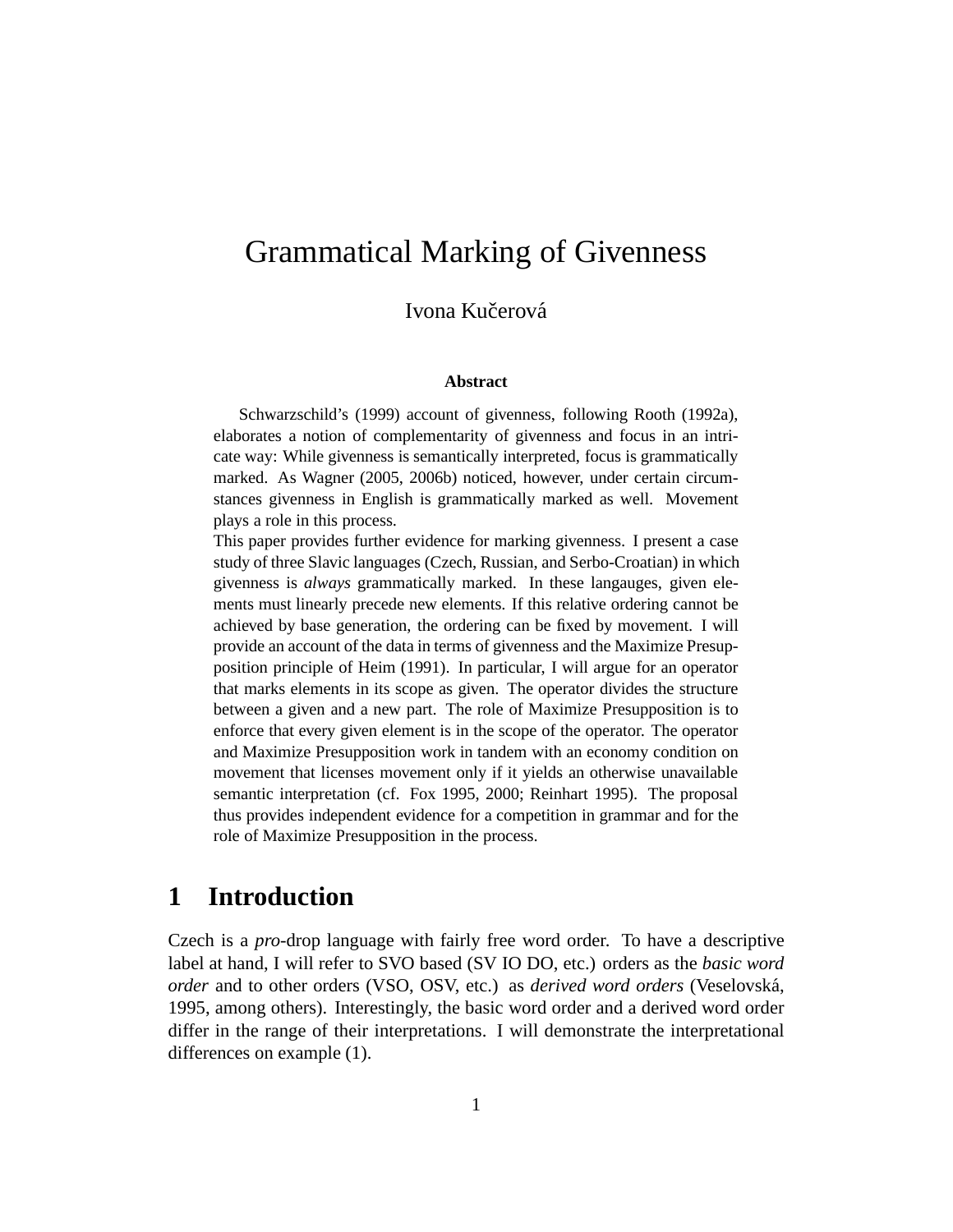(1) *An example of a basic word order and a derived order:*

a. SVO: Chlapec našel lízátko.

boy.Nom found lollipop.Acc

b. OVS: Lízátko lollipop.Acc found boy.Nom našel chlapec.

To describe the readings I will use labels *given* and *new* to indicate whether the relevant item has been previously introduced into the discourse. The labels are used here only as a first approximation, they do not refer to the denotation of an item.

Focusing on the interpretation of DPs within the basic word order in (1-a) (putting aside the rest of the utterance for now), three different readings are readily available: $1,2$ 

(2) *Possible interpretations of the basic word order:*

- a. SVO: Chlapec našel lízátko.
	- boy.Nom found lollipop.Acc
	- (i) 'A boy found a lollipop.' ← $-$  new > new
	- (ii) 'This boy found a lollipop.' ←  $q$ iven > new
	- (iii) 'This boy found this lollipop.' ←− given > given
	- (iv) # $'A$  boy found this lollipop.' ← # new > given

As we can see, if 'boy' is given, 'lollipop' may be new or given. If 'boy' is new, 'lollipop' *must* be new. The given interpretation is not possible. In other words, even though the basic word order is compatible with (at least)<sup>3</sup> three different interpretations, one logically possible interpretation is missing. To obtain the missing interpretation, the word order must be changed:

 $(3)$  OVS: Lízátko lollipop.Acc found boy.Nom našel chlapec. ← given > new 'A boy found this lollipop.'

<sup>&</sup>lt;sup>1</sup>I will be concerned here only with utterances without contrastive or corrective focus. All examples are pronounced with neutral sentential intonation. The main sentential stress falls on the first syllable of the last prosodic word. There is no other pitch accent except for the main sentential stress that falls on the first syllable of the last prosodic word. I also put aside cases of the so called aboutness topics in which the speaker changes the word order to mark what she is going to concentrate on in the coming utterance.

<sup>2</sup>Notice that there are no overt determiners in Czech. In translations, I use either 'a' or 'this/that' in order to avoid uniqueness presupposition that the reader might associate with English 'the'.

<sup>3</sup>We have put aside the non-nominal part of the utterance.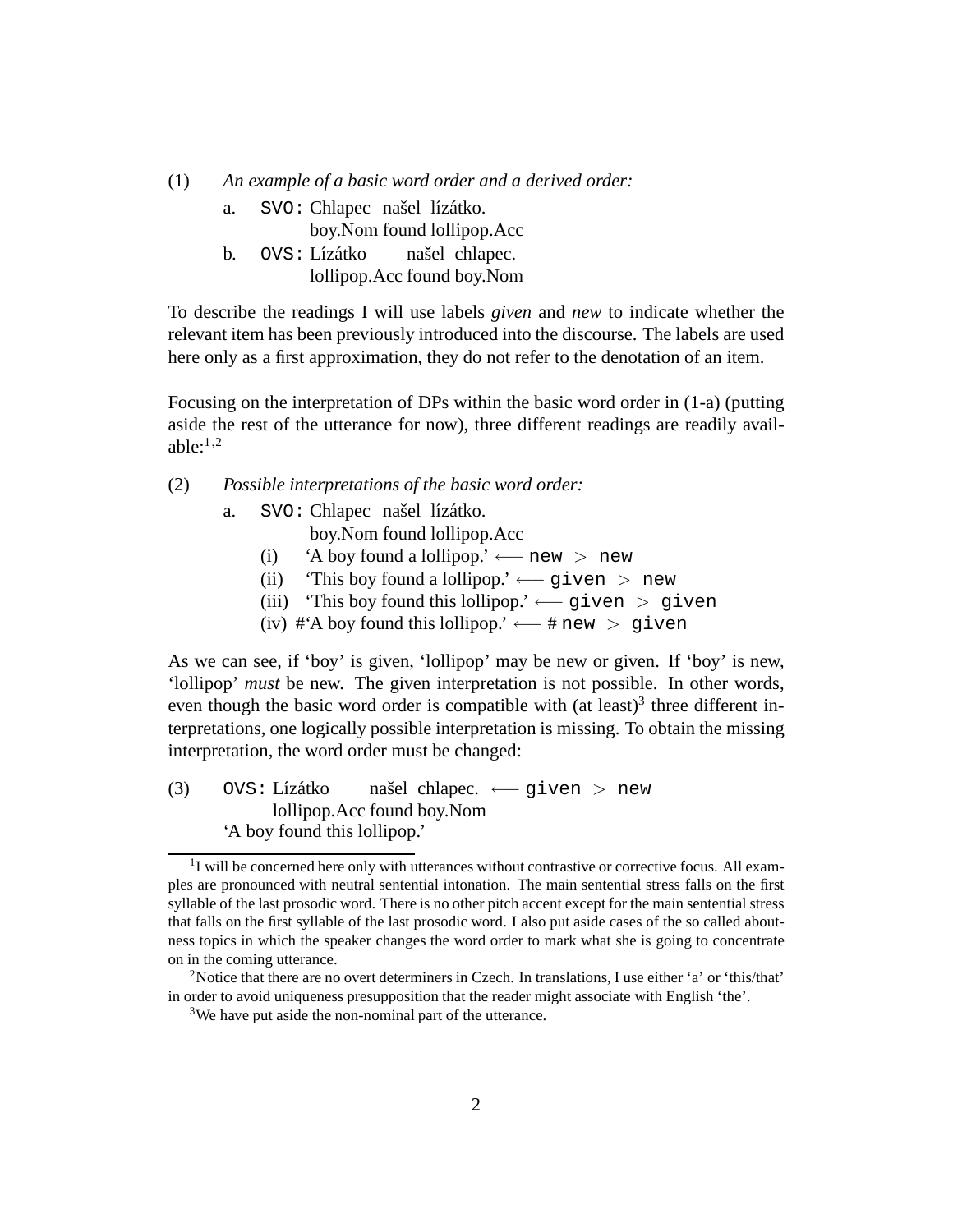A first attempt to characterize the restriction on word order and the corresponding interpretation is given in (4).

### (4) **Generalization I: \*New**  $\succ$  **Given** [to be modified] In Czech, given elements must linearly precede new elements.

I suggest an account of the Czech data in terms of a natural-language operator that marks elements in its scope as given. I will call this operator a *G-operator*. <sup>4</sup> The operator is designed to capture the fact that there is a point in the structure above which everything is given. The G-operator is recursive and it freely propagates upwards, thus enforcing the structure to be divided between a given and a new part.

(5) *The G-operator marks structurally higher elements as given:*



The question that arises is why we need such an operator in the first place. Consider the following scenario:

- (6) *Scenario I:*
	- a. A little girl on her way to school lost a lollipop. And then. . .
	- b. #chlapec našel lízátko boy.Nom found lollipop.Acc

Since 'lollipop' in (6-b) is given, it should be marked by the G-operator. However, because of the way the operator works, it would not mark only 'lollipop': 'boy' would be marked as given too. But such a marking would yield presupposition failure. In short, this will not do. What about not having any G-operator in the structure? Notice that the utterance would still be syntactically well-formed and semantically interpretable. Furthermore, if we consider a definition of givenness as that one of Schwarzschild (1999)<sup>5</sup> according to which an element is interpreted as

<sup>4</sup> I will properly define the operator in Section 3. 5

<sup>(</sup>i) *Definition of* GIVEN (Schwarzschild 1999, p. 151, (25)) An utterance U counts as GIVEN iff it has a salient antecedent A and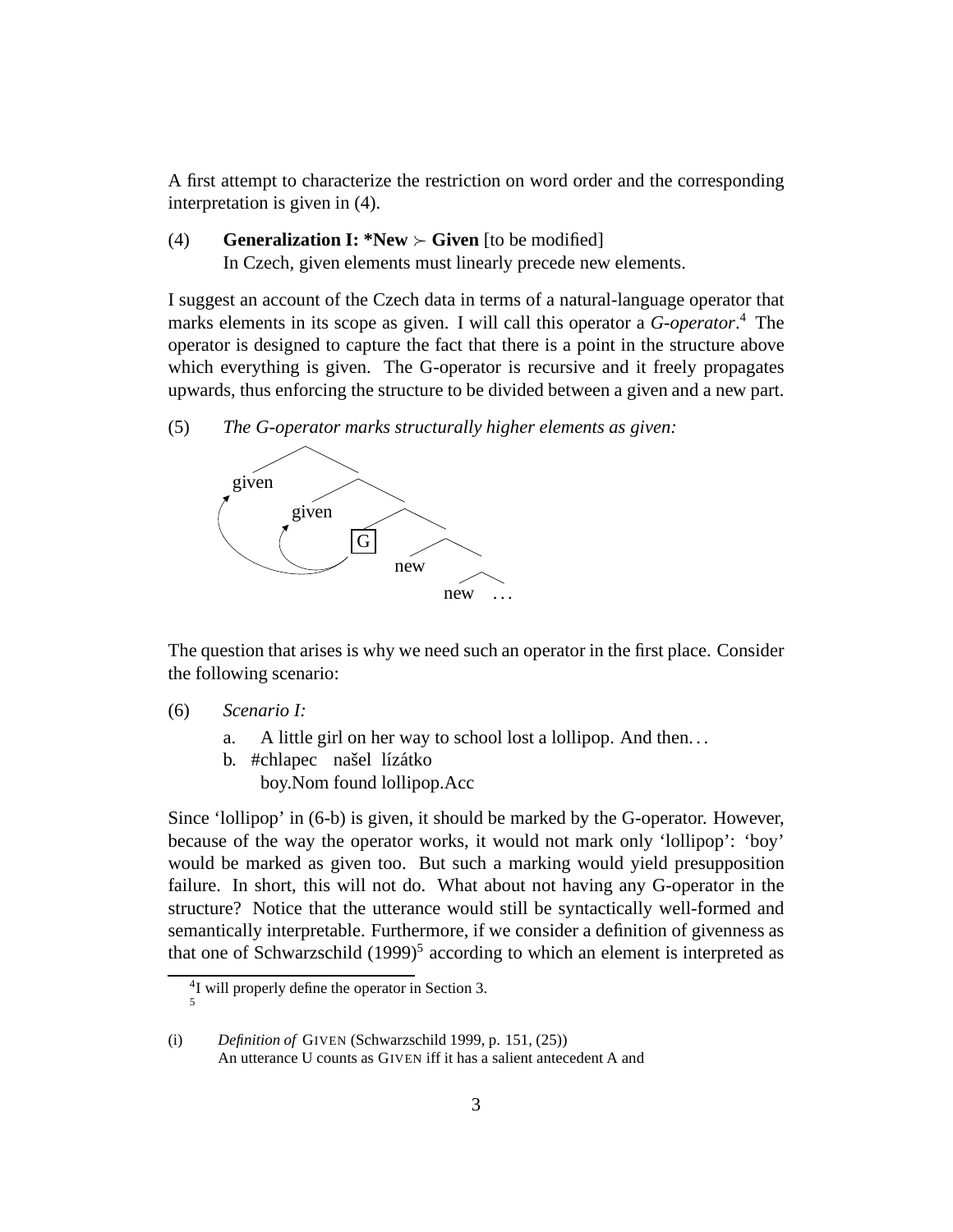given if it has a salient antecedent, 'lollipop' would be correctly interpreted as given.

I argue that it is not enough to interpret an element as given: given elements must be *marked* as given because of an independently needed pragmatic condition: Maximize Presupposition of Heim (1991), stated in (7). The principle requires that if an element may be presupposed, it must be presupposed. Consequently, if a given element failed to be marked, the Maximize Presupposition principle would be violated. $6$ 

(7) **Maximize Presupposition** (after Heim (1991)) In context C use the most informative presupposition satisfied in C.

Consider now again the utterance in (6-b), repeated below:

(6-b) #chlapec našel lízátko boy.Nom found lollipop.Acc 'A boy found the lollipop.'

If the G-operator were inserted below 'lollipop', it would necessarily mark the rest of the utterance as given as well, resulting in presupposition failure. On the other hand, if the operator were not inserted, 'lollipop' would fail to be grammatically marked as given. Consequently, Maximize Presupposition would be violated:<sup>7</sup>



b. *The structure without the G-operator (Maximize Presupposition failure):* a-boy  $_{New}$  found  $_{New}$  [the-lollipop  $_{New}$ 

The only way to resolve the tension between presupposition failure and Maximize Presupposition is to reorder the structure:

(9) *Reordering of (6-b) resolves the pragmatic tension:*

a. if U is type e, then A and U corefer;

b. otherwise: modulo ∃–type shifting, A entails the Existential F-closure of U.

<sup>&</sup>lt;sup>6</sup>The definition of Maximize Presupposition in  $(7)$  refers to a choice from a candidate set of presuppositions. I will define the relevant reference set and its evaluation in Section 3.

<sup>7</sup>The source of the relevant pragmatic violation in the folowing examples is marked by boxes.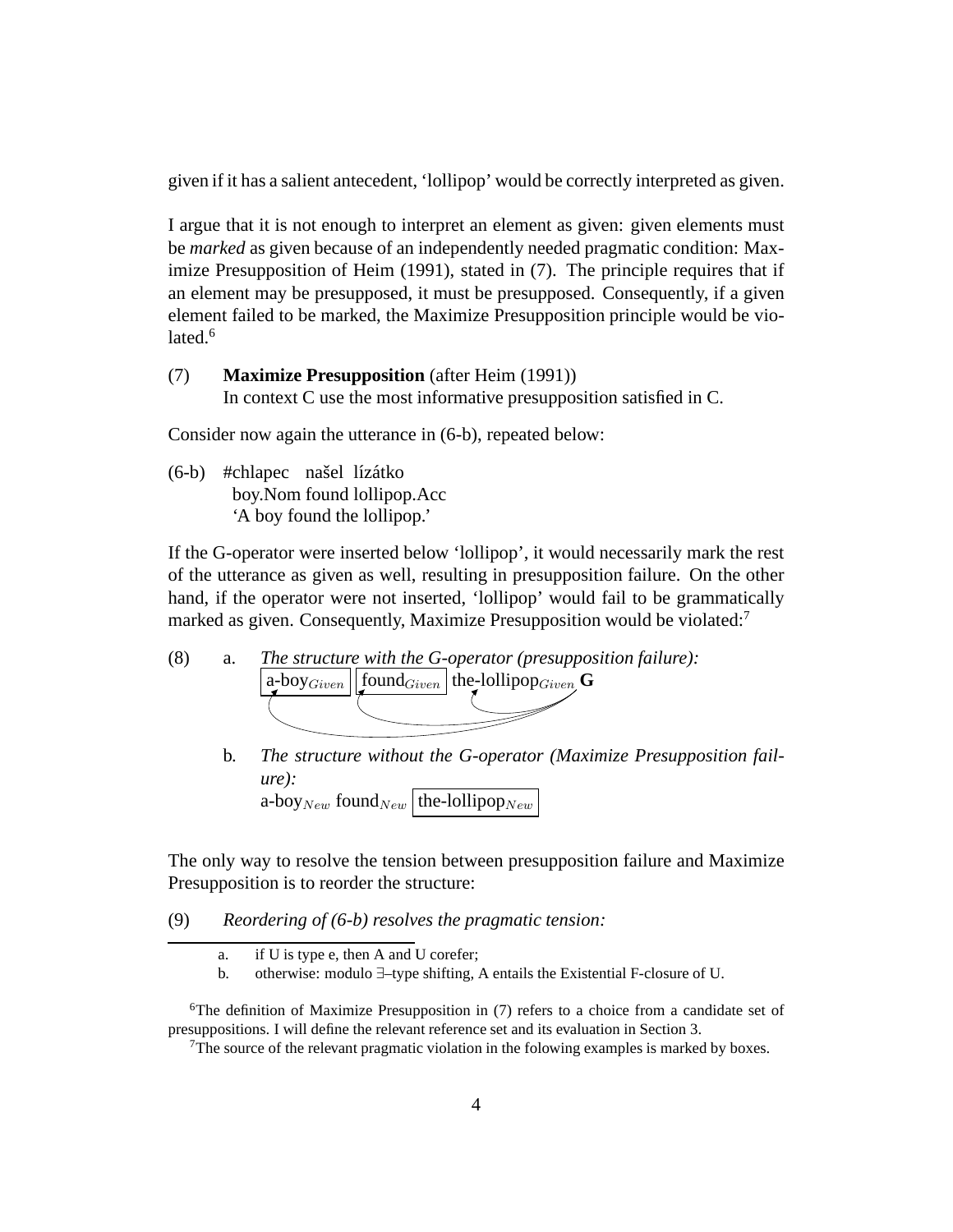a. lízátko lollipop.Acc found boy.Nom našel chlapec. b. the-lollipop<sub>Given</sub> **G** found<sub>New</sub> a-boy<sub>New</sub>

We have just derived Generalization I, i.e., the linear order dependency between given and new elements, as a result of an interaction of the G-operator and the Maximize Presuppositon principle.

The rest of the paper is organized as follows. In Section2, I will show that as it stands, Generalization I is too strong and its application must be further restricted to a certain type of domains. In the same time we will see that Generalization I is not only too strong but it is also too weak: it justifies more word order patterns than we find. I will argue that Generalization I is further restricted by an independently needed economy condition on syntactic operations. Generalization I can be understood as a statement about a partition between given and new: since given and new seem to be complementary we might reduce the proper characterization of the pattern to marking one of the sides of the partition. In Section 3 I will also introduce data from Russian and Serbo-Croatian showing that Czech is not unique in its givenness marking properties. In section 3 I will introduce a semantic proposal which will account for the pattern. In Section 4 I will investigate further predictions made by the semantic proposal. Section 5 will conclude the paper.

## **2 Generalization I: \*New** ≻ **Given**

In the previous section I introduced a generalization according to which in Czech given material must precede new material. This section looks at the generalization, repeated below, in more detail and introduces further refinements. This section also introduces data from Russian and Serbo-Croatian showing that the Czech wordorder pattern is not unique.<sup>8</sup>

(4) **Generalization I: \*New**  $\succ$  **Given** [to be modified] In Czech, given elements must linearly precede new elements.

We can think about the boundary between given and new material as a partition: in the following examples I will mark the partition by  $\parallel$ . The generalization predicts that we should find exactly one partition per an utterance such that all given elements are to the left of the partition and all new elements are to the right of the

<sup>&</sup>lt;sup>8</sup>Even though I introduce data from Russian and Serbo-Croatian, most of the proposal will be demonstrated on Czech.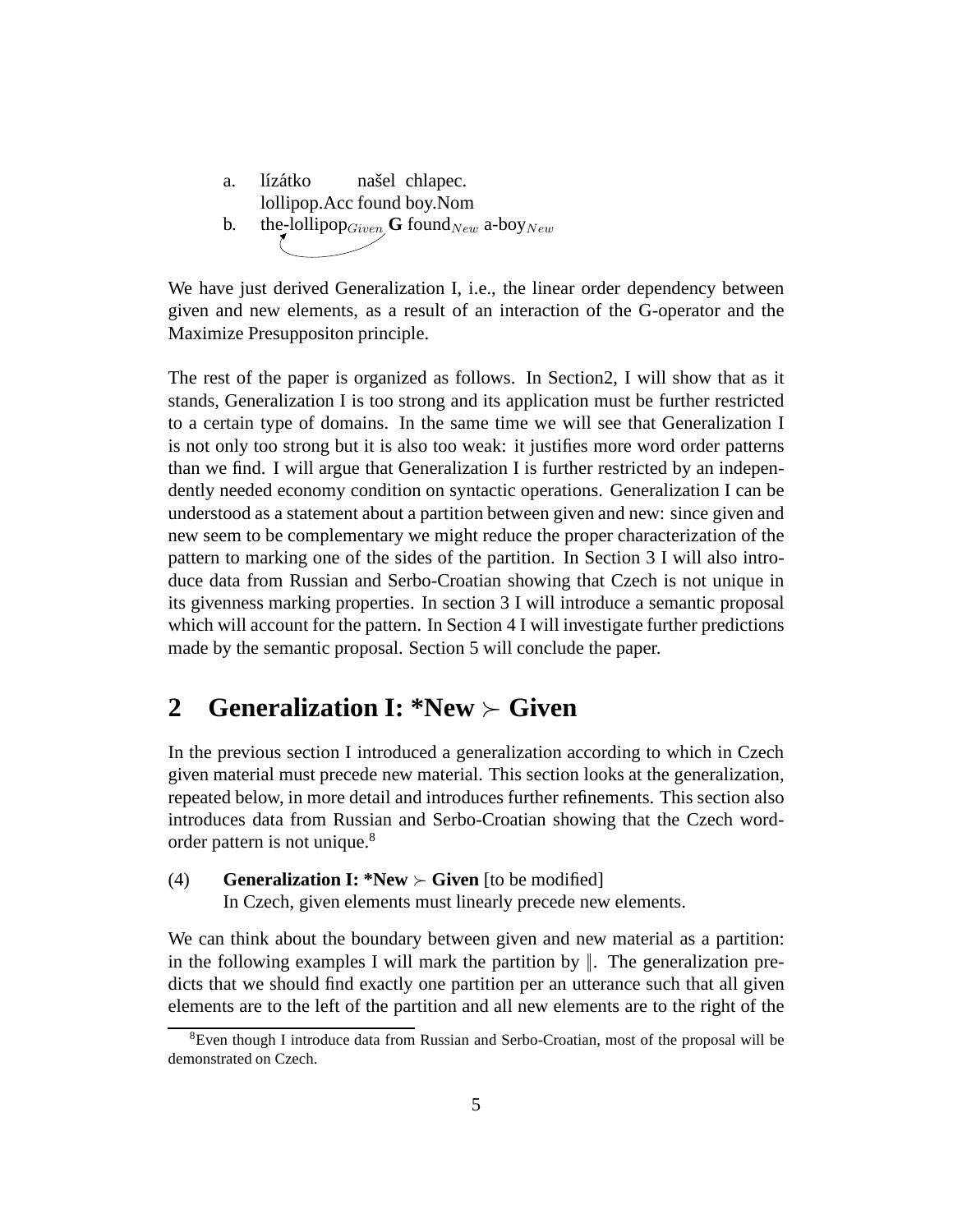partition. The structural status of the elements should be irrelevant for the ordering. As we will see, the prediction is borne out.

Let's start with a simple example of an intransitive clause. In Czech there are wordorder differences between unergatives and unaccusatives coming from a different base-generated position of the subject. As can be seen in  $(10)$ – $(13)$ , in an out of the blue context, the unergative subject which is structurally higher than the verb, linearly precedes the verb. However, if the subject is new and the verb is given, the word order must be reversed, as in  $(14)$ – $(17)$ .

- (10) *Unergatives:*
	- a. *Context:* It was just a normal party. Nothing special. Some people just drank, some people sang, and. . .
	- b. subject  $>$  verb
- (11) *Czech:*
	- a. Marie tancovala. Marie danced
	- b. #tancovala Marie danced Marie 'Marie danced.'

#### (12) *Serbo-Croatian:*

- a. Marija Marija.Nom is danced je igrala 'Marija danced.'
- b. #Igrala je Marija danced is Marija.Nom 'Marija danced.'
- (13) *Russian:*
	- a. Marija Marija.Nom danced pritancovala 'Marija danced.'
	- b. #Pritancovala Marija. danced Marija 'Marija danced.'
- (14) *If the verb is given, the order must be reversed:*
	- a. *Context:* A: I'm sorry I missed the party yesterday. Did you go? B: No, but I heard that it wasn't such a great party. There was supposedly only one person that danced.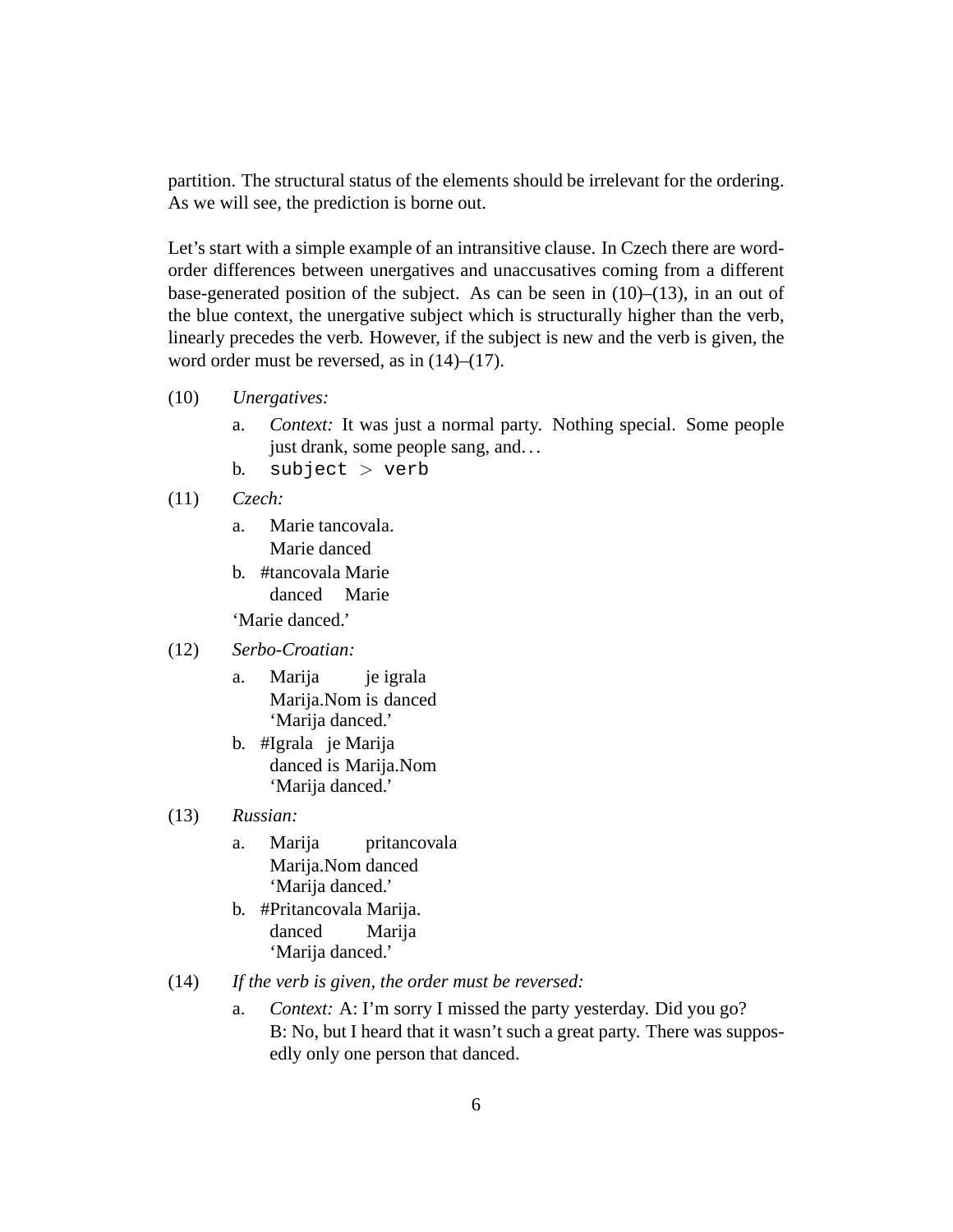A: Do you know who danced?

b. verb  $>$  subject

(15) *Czech:*

Tancovala || Marie danced Marie 'Marie danced.'

(16) *Serbo-Croatian:*

Igrala je || Marija danced is Marija 'Marija danced.'

(17) *Russian:*

Tancovala || Marija. danced Marija 'Marija danced.'

Since in unaccusatives the base generated position of the surface subject is lower than the verb, we expect unaccusatives to form a mirror image of unergatives. This is indeed what we find. If both the surface subject and the verb are new, the verb linearly precedes the subject, as in (18)–(21). However, if the verb is new and the subject is given, the word order must be reversed, as seen in (22)–(25).

- (18) *Unaccusatives:*
	- a. *Context:* A and B walk on a street in A's neighborhood and suddenly there is a very loud noise. A knows that there is a railway station in front of them but B doesn't. B: 'What was that noise?'A: 'There is a railway station ahead of us. I guess. . . '
	- b. verb  $>$  subject
- (19) *Czech:*

Přijel vlak. arrived train 'A train arrived.'

(20) *Serbo-Croatian:*

Stigao je voz arrived is train 'A train arrived.'

(21) *Russian:*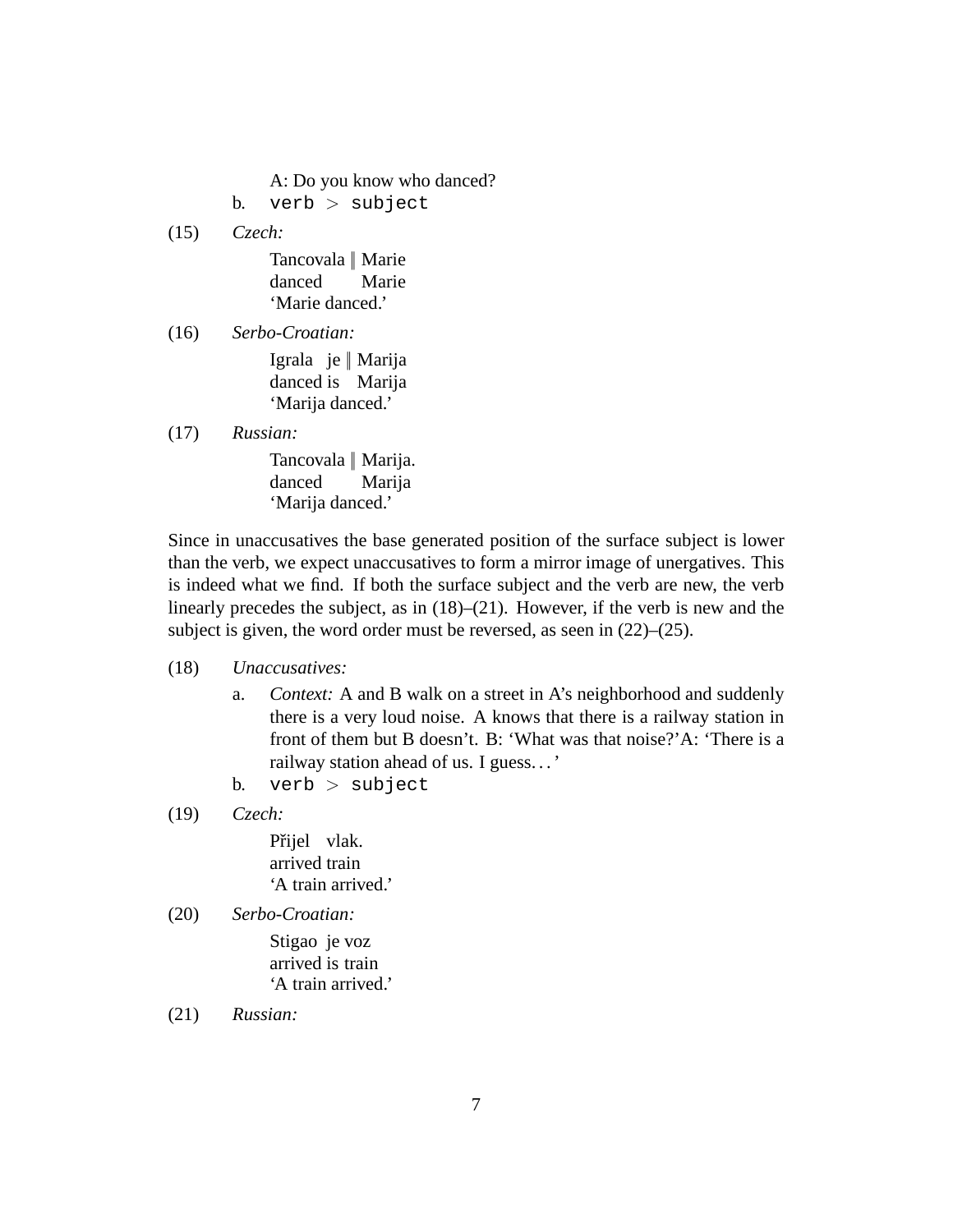Prišol pojezd arrived train 'A train arrived.'

- (22) *If the subject is given, the order must be reversed:*
	- a. *Context:* A and B wait for a train and they get lost in a chat. A suddenly notices that the train they have been waiting for is already in the station.
	- b. subject  $>$  verb
- (23) *Czech:*
	- a. Vlak || přijel train arrived 'The train arrived.'
	- b. #Přijel vlak arrived train 'The train arrived.'

#### (24) *Serbo-Croatian:*

- a. Voz train.Nom is arrived je || stigao. 'The train arrived.'
- b. #Stigao je voz. arrived is train 'The train arrived.'

#### (25) *Russian:*

- a. Pojezd || prišol train arrived 'The train arrived.'
- b. #Prišol pojezd arrived train 'The train arrived.'

The same pattern repeats itself in more complex structures. Consider now a doubleobject construction in which only the direct object is new, the rest of the utterance is given, as in (26)–(29). In the following examples, new material is written in bold. The relevant context is approximated by a question-answer pair.

- (26) *Only direct object is new: Context:* What did Marie give to Pavel?
- (27) *Czech:*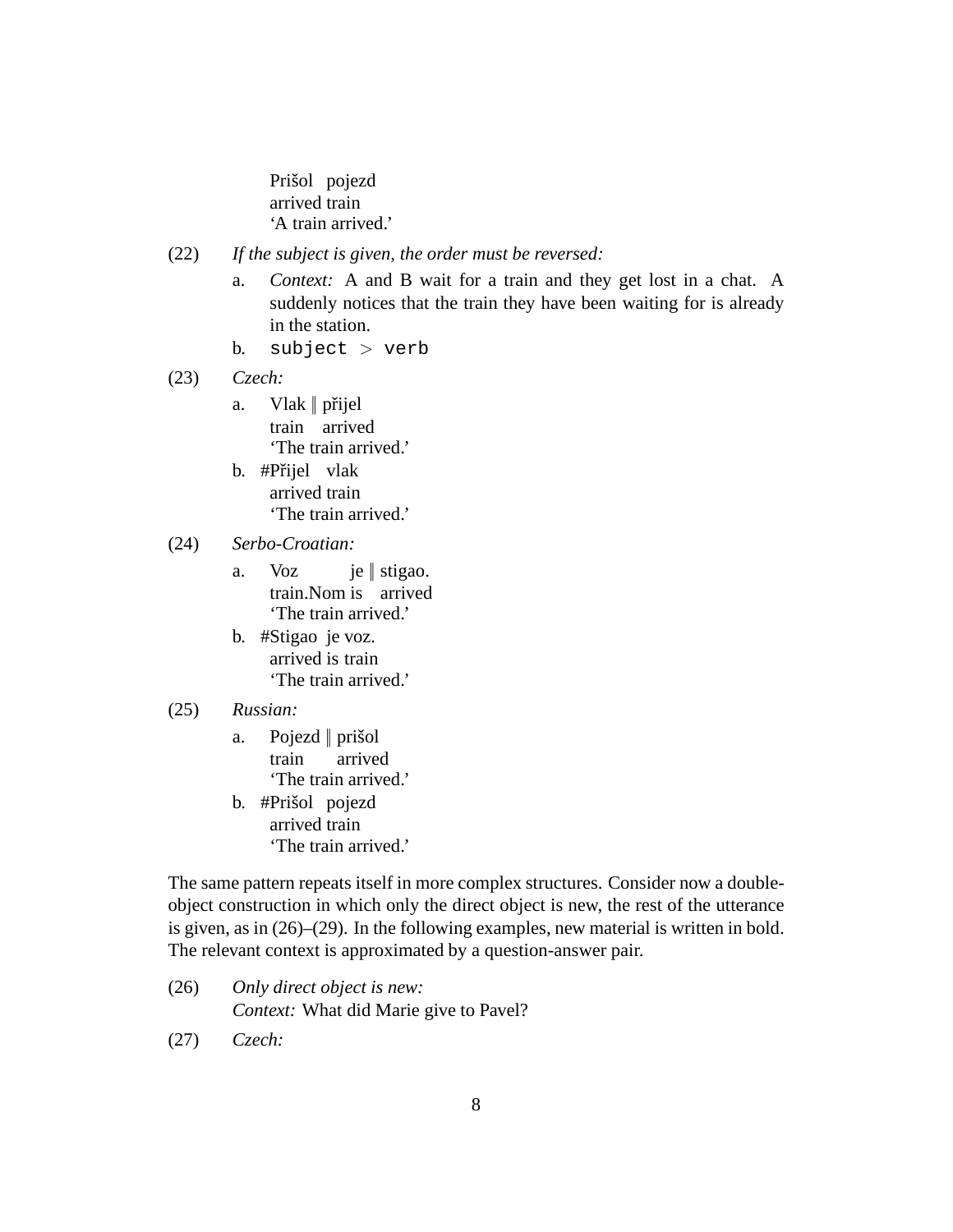- a. Marie Marie.Nom gave Pavel.Dat book.Acc dala Pavlovi || **knížku**. 'Marie gave Pavel a book.'
- b. #Marie Marie.Nom gave book.Acc Pavel.Dat dala knížku Pavlovi.
- c. #Marie Marie.Nom book.Acc gave Pavel.Dat knížku dala Pavlovi.
- d. #**knížku** Marie book.Acc Marie.Nom gave Pavel.Dat dala Pavlovi.

(28) *Serbo-Croatian:*

Marija Marija.Nom is given Pavel.Dat book.Acc je dala Pavlu || **knjigu** 'Marija gave Pavel a book.'

(29) *Russian:*

Marija Marija.Nom gave Pavel.Dat book.Acc dala Pavlu || **knjigu** 'Marija gave Pavel a book.'

As we can see in (26), the only felicitious order is the order in which the new element linearly follows *all* given elements. Examples in (30)–(41) show that there is nothing special about a direct object. *Any* new element must follow given elements.

(30) *Only indirect object is new:*

*Scenario:* A really wanted to read a book Marija told A about but Peter told A that Marija gave the book to someone. A: Do you know whom Marija gave the book?

(31) *Czech:*

a. Marie Marie.Nom gave book.Acc Pavel.Dat but you him think-I dala knížku **Pavlovi.** (Ale ty ho myslím neznáš.) not-know-you 'Marie gave a book to Pavel. (But I don't think you know him.)' b. #Marie Marie.Nom gave Pavel.Dat book.Acc dala **Pavlovi** knížku.

- c. #Marie Marie.Nom Pavel.Dat gave book.Acc Pavlovi dala knížku.
- d. #**Pavlovi** Marie Pavel.Dat Marie.Nom gave book.Acc dala knížku.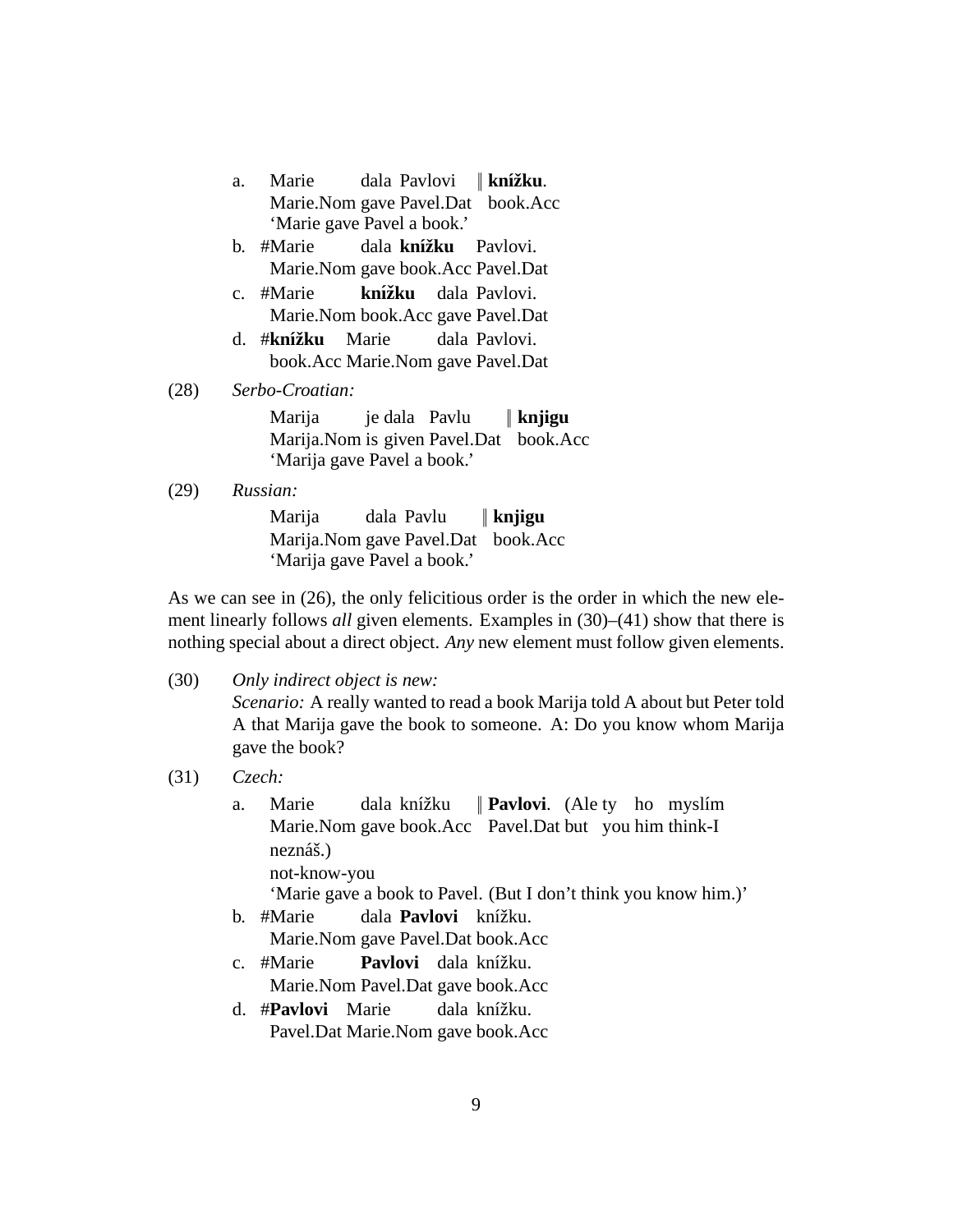(32) *Serbo-Croatian:*

Marija Marija. Nom is given boo. Acc Pavel. Dat think-I that him je dala knjigu || **Pavlu**. Myslim da ga neznaˇs not-know-you 'Marija gave the book to Pavel. I don't think you know him, though.'

(33) *Russian:*

Marija Marija.Nom gave book.Acc Pavel.Dat you him not-know dala knjigu || **Pavlu**. (Ty jego neznaeš.) 'Marija gave the book to Pavel. (But you don't know him.)'

(34) *Only subject is new: Context:* I didn't know that Pavel now has the book. Who gave the book to Pavel?

- (35) *Czech:*
	- a. Pavlovi knížku Pavel.Dat book.Acc gave Marie.Nom dala || **Marie**. 'Marie gave the book to Pavel.'
	- b. #Pavlovi dala **Marie** Pavel.Dat gave Marie.Nom book.Acc knížku.
	- c. #dala **Marie** gave Marie.Nom Pavel.Dat book.Acc Pavlovi knížku.
	- d. #dala Marie.Nom gave Pavel.Dat book.Acc **Marie** Pavlovi knížku.
- (36) *Serbo-Croatian:*

Pavlu Pavel.Dat is book.Acc given some woman.Nom je knjigu dala || **neka zena ˇ** 'Some woman/A woman gave Pavel the book.'

#### (37) *Russian:*

Pavlu Pavel.Dat book.Acc gave what knjigu dala || **kakaja to zen ˇ stina ˇ** that woman. 'Some woman gave Pavel the book.'

- (38) *Only adjunct is new: Context:* Oh, I didn't know that Marija gave Pavel the book. When did she give it to him?
- (39) *Czech:*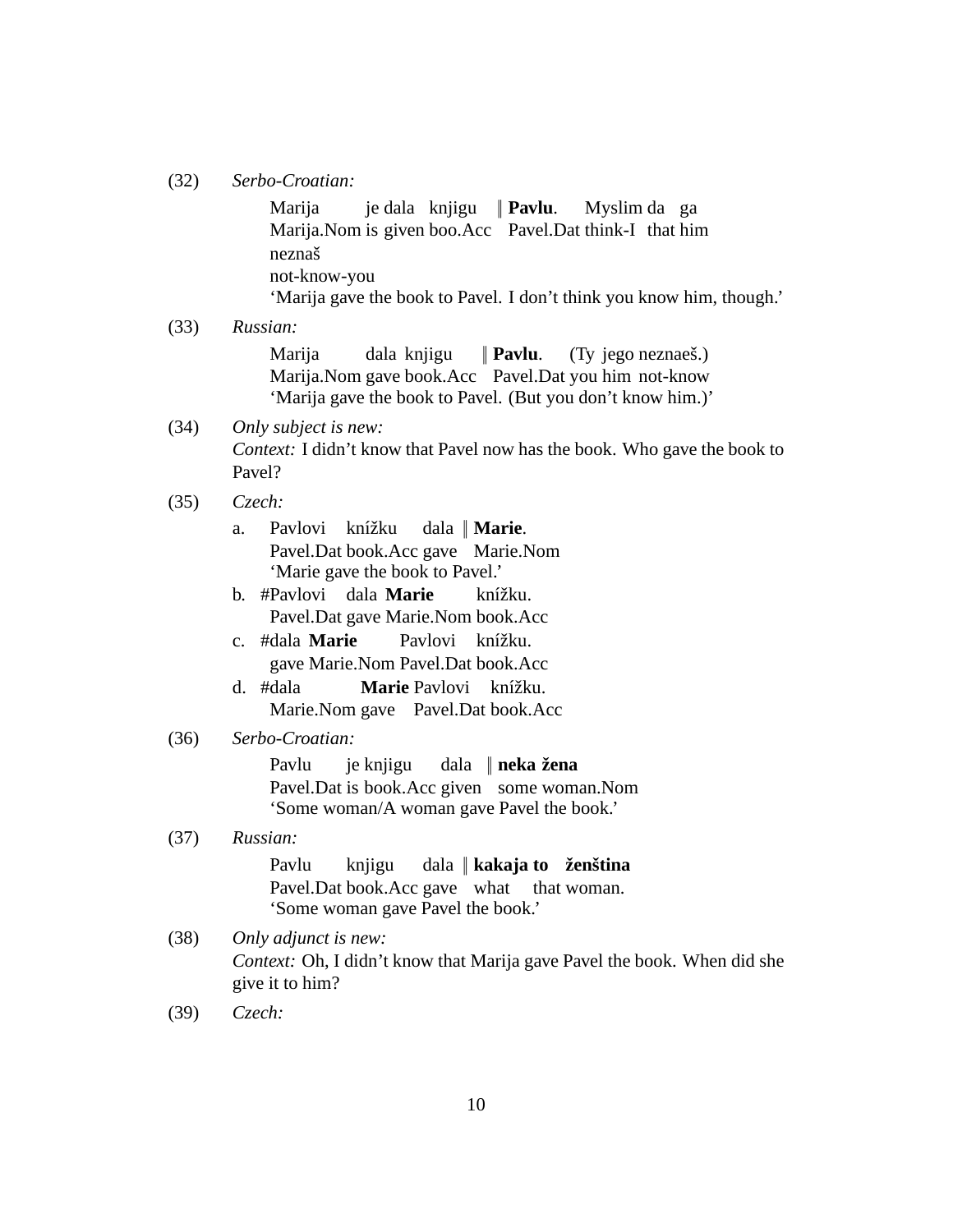- a. Marie Marie.Nom gave book.Acc Pavel.Dat yesterday dala knížku Pavlovi || **vcera ˇ** . 'Marie gave a book to Pavel yesterday.'
- b. #Marie Marie.Nom gave Pavel.Dat yesterday book.Acc dala Pavlovi  $\vec{v}$ **cera** knížku.
- c. #Marie Marie.Nom gave yesterday Pavel.Dat book.Acc dala **vcera ˇ** Pavlovi knížku.
- d. #Marie Marie.Nom yesterday Pavel.Dat gave **vcera ˇ** dala Pavlovi knížku. book.Acc
- e. #**vcera ˇ** yesterday Marie.Nom gave Pavel.Dat book.Acc Marie dala Pavlovi knížku.

#### (40) *Serbo-Croatian:*

Marija Marija.Nom is given Pavel.Dat book.Acc yesterday je dala Pavlu knjigu  $\parallel$  juče 'Marija gave the book to Pavel yesterday.'

(41) *Russian:*

Marija Marija.Nom gave Pavel.Dat book.Acc yesterday dala Pavlu knjigu || vˇcera. 'Marija gave the book to Pavel yesterday.'

If there is more than one new element in an utterance, the same generalization still holds: *all* new elements must linearly follow *all* given elements, as can be seen in  $(42)–(45)$ .

- (42) *Adjunct and subject are new: Context:* Oh, I didn't know Pavel now has the book. Do you know who gave it to him and when?
- (43) *Czech:*
	- a. Pavlovi knížku Pavel.Dat book.Acc gave yesterday Marie.Nom dala || **vcera ˇ Marie**. 'Marie gave a book to Pavel yesterday.'
	- b. #Marie Marie.Nom gave yesterday Pavel.Dat book.Acc dala **vcera ˇ** Pavlovi **knížku**
	- c. #Pavlovi knížku Pavel.Dat book.Acc Marie.Nom gave yesterday **Marie** dala **vcera ˇ**
	- d. . . . .
- (44) *Serbo-Croatian:*

.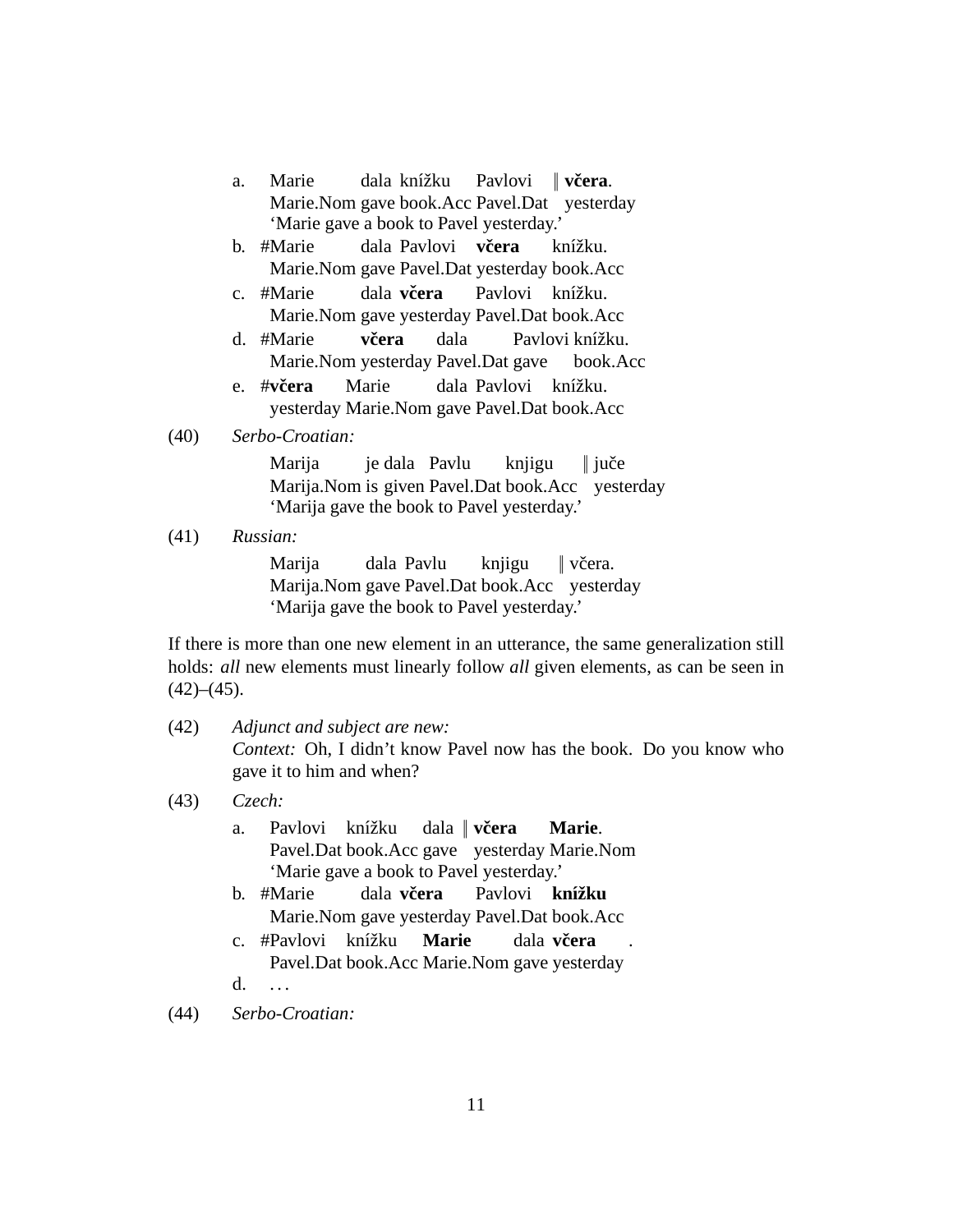- a. Pavlu Pavel.Dat is book.Acc given yesterday Marija je knjigu dala || **juče Marija** 'Marija gave the book to Pavel yesterday.'
- b. Knjigu je Pavle book is Pavel.Dat given yesterday Marija.Nom dala juče Marija 'Marija gave the book to Pavel yesterday.'
- (45) *Russian:*
	- a. Pavlu Pavel.Dat book.Acc gave yesterdary Marija.Nom knjigu dala || **vcera ˇ Marija** 'Marija gave Pavel the book yesterday.'
	- b. Pavlu Pavel.Dat gave book.Acc Marija.Nom yesterday dala knjigu Marija včera 'Marija gave Pavel the book yesterday.'

Furthermore, Generalization I predicts that in a basic word order there should be multiple points in which the partition can be placed. Possible placements of the partion in a double object constructions are predicted to be as in (46).

(46) *Possible partition placements in a double-object construction:* (||) Marie (||) gave (||) to-Pavel (||) book.

This prediction is indeed borne out:

- (47) *The basic word order is felicitous in several contexts:*
	- a. (i) What did Marie give to Pavel?
		- (ii) Marie dala Pavlovi || **knížku.**
	- b. (i) What did Marie give to whom?
		- (ii) Marie dala || **Pavlovi knížku.**
	- c. (i) What did Marie do?
		- $(i)$  Marie || **dala Pavlovi knížku.**
	- d. (i) What happened?
		- $(iii)$  || **Marie dala Pavlovi knížku.**

### **2.1 Domain restrictions**

Generalization I also predicts that the \*New≻Given is a root phenomena. The prediction is that if there is a given element generated in an embedded clause it should precede new elements in the matrix clause. As can be seen in (48)–(51), this prediction is not borne out. This time, the given element is written in bold.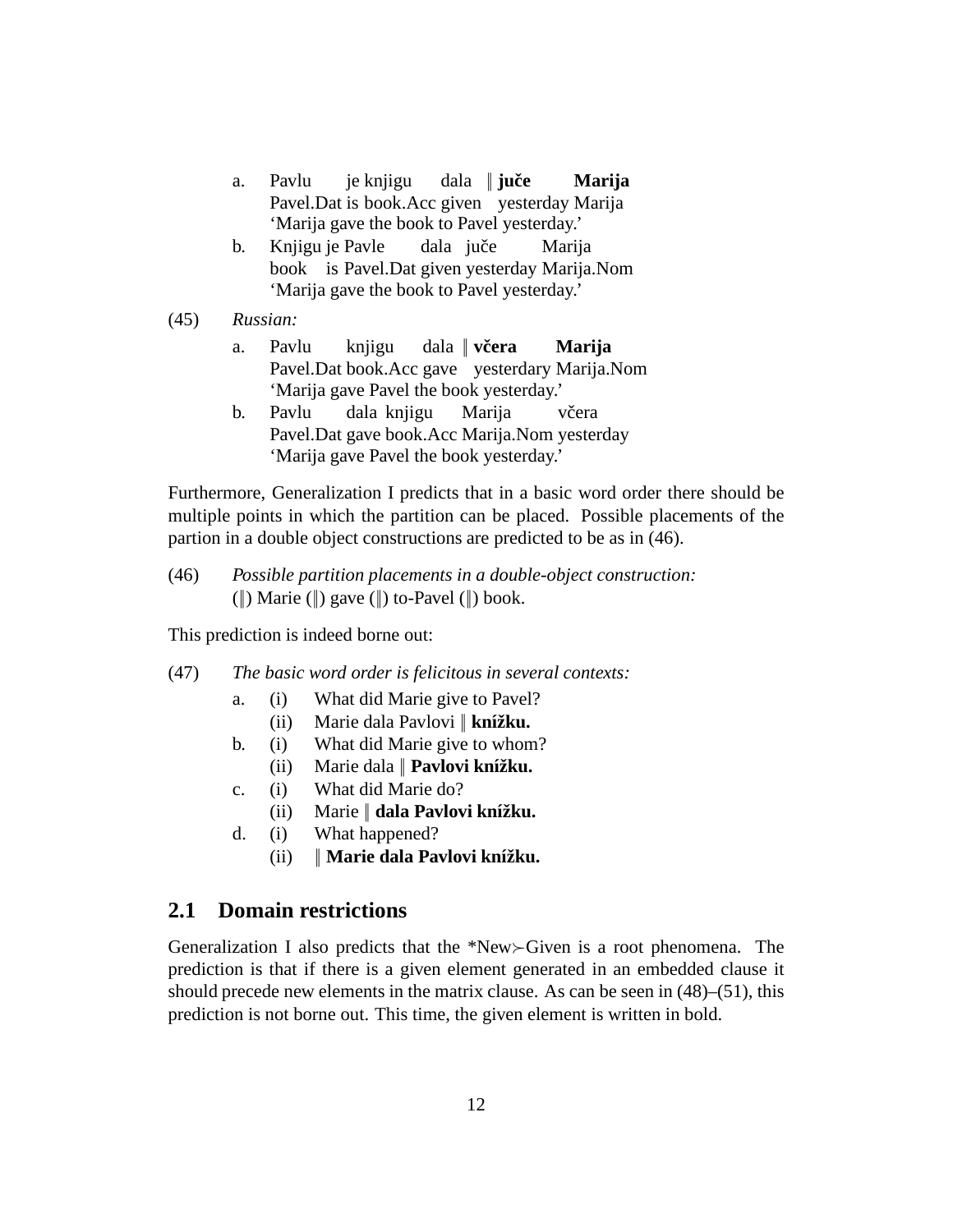- (48) *\*New*≻ *Given is not a root phenomenon: Context:* A and B are friends of Mary but A has not heard from her for a long time. But she thinks that B might have. 'A: By the way, have you heard anything about Marija?'
- (49) *Czech:*
	- a. Lucie Lucie.Nom me.Dat told that Marie.Nom REFL took Petr.Acc mi řekla, že **Marie**  $\|$  si vzala Petra. 'Lucie told me that Marie got married to Petr.'
	- b. #Marie Marie.Nom Lucie.Nom me.Dat told that REFL took Petr.Acc || **Lucie mi rekla ˇ** , **zeˇ si vzala Petra**. 'Lucie told me that Marie got married to Petr.'
- (50) *Serbo-Croatian:*
	- a. Jedan prijatelj one friend.Nom told izgovorio mi da **Marija** me that Marija.Nom REFL got for sa udala za Petra
		- Petar.Gen

'A friend of mine told me that Marija got married to Petar.'

b. #**Marija** Marija.Nom one friend.Nom told jedan prijatelj izgovorio mi da sa me that REFL got for udala za Petra Petar.Gen

'A friend of mine told me that Marija got married to Petar.'

- (51) *Russian:*
	- a. Mnje drug me.Dat friend.Nom told that Marija.Nom got for man Petor.Gen skazal to **Marija** vyla za mua Petra 'A friend of mine told me that Marija got married to Petor.'
	- b. #**Marija** Marija.Nom me.Dat friend.Nom told that got for man Petor.Gen mnje drug skazal to vyla za mua Petra 'A friend of mine told me that Marija got married to Petor.'

As it stands, Generalization I is too strong. As we can see in (48), the relevant domain of application is a finite clause. Putting aside for now what the relevant domains are, we need to modify Generalization I to be domain-sensitive. The final formulation of Generalization I is given in  $(52)$ :<sup>9</sup>

 $9^9$ The relevant domains are often smaller than a finite clause. For example in Czech, a complement of a finite auxiliary is a domain for Generalization I application:

<sup>(</sup>i) *The complement of a Future auxiliary is domain for Generalization I:*

a. What will happen to the book?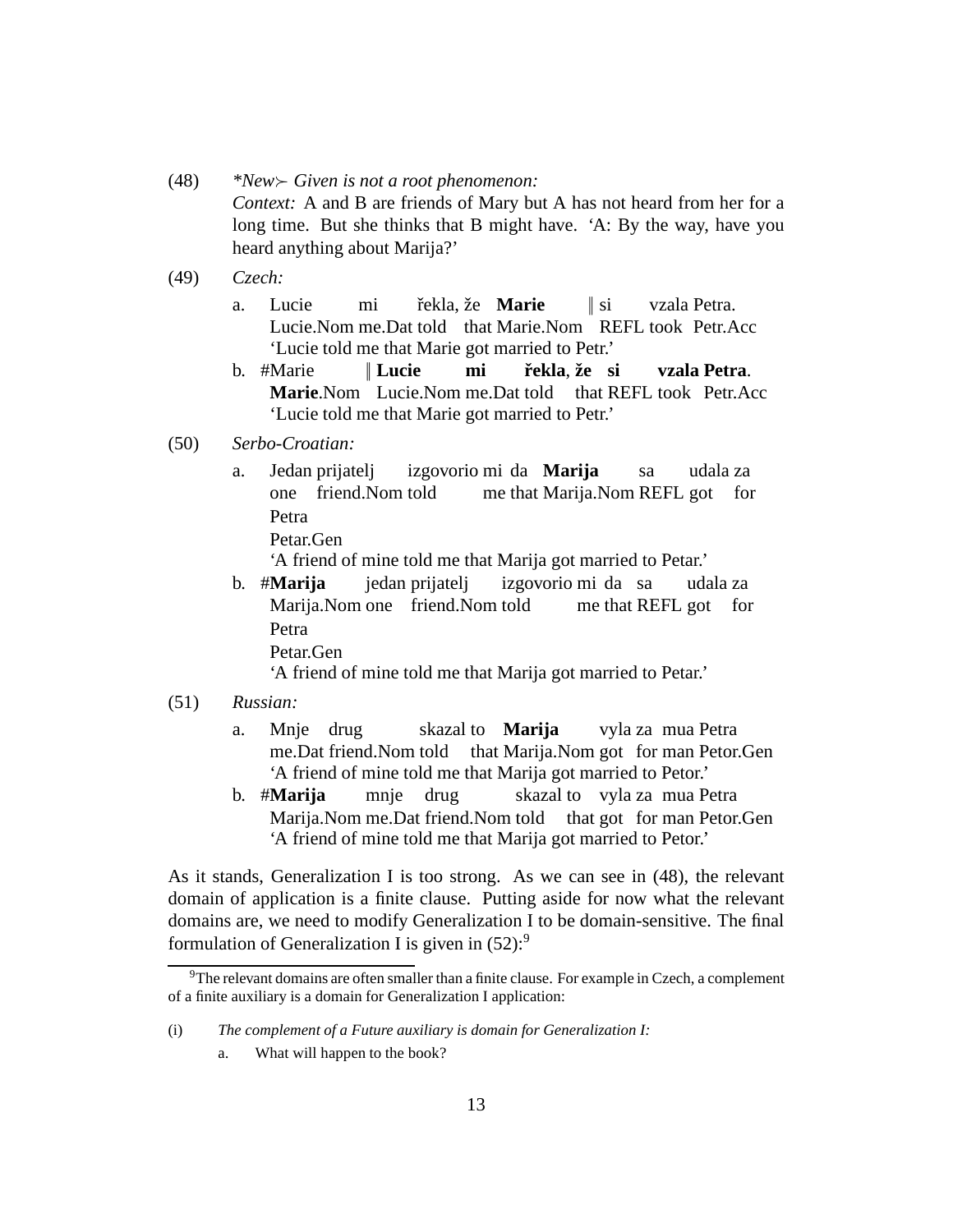(52) **Generalization I: \*New** ≻ **Given** [final version] Within a domain  $[<sub>Dom</sub> Y ... X]$ , if X is given, so is Y.

#### **2.2 Economy condition on movement**

Domain partitioning into given and new seems to involve a lot of movement.<sup>10</sup> Furthermore, Generalization I predicts that any derived order in which given precedes new should be felicitous. Thus, any partition-internal reordering should be felicitous. However, this prediction is not borne out. As we can see in (53), if Generalization I is satisfied in the basic word order, then the basic word order cannot be changed:

- (53) *If the basic word order does not need to be changed, it cannot be changed:*
	- a. What did Marie do?

| b.                                   |  |  | Marie   bude   tu knihu   dávat   Petrovi.    |  |     |  |  |
|--------------------------------------|--|--|-----------------------------------------------|--|-----|--|--|
|                                      |  |  | Marie.Nom will the book.Acc give.Inf Petr.Dat |  |     |  |  |
| 'Marie will give the book to Peter.' |  |  |                                               |  |     |  |  |
|                                      |  |  | المتمار المستحمل والمستما                     |  | . . |  |  |

- c. #**Tu knihu** the book.Acc will Marie.Nom give.Inf Petr.Dat bude Marie dávat | Petrovi. 'Marie will give the book to Peter.'
- (ii) *The complement of Past tense auxiliary is domain for Generalization I:*
	- a. What happened to the boat that got demaged in the last storm?
	- b. Jeden technik one technician. Nom and I  $\overrightarrow{\text{Aux.1}}$  boat. Acc repaired a já *sme* **loď** | opravili | 'A technician and I repaired the boat.'

Interestingly, the domain of Generalization I is in principle independent of the tense of the finite clause. For example, the Past tense auxiliary is present for 1pl subjects, as in (ii), but not for 3sg subjects, as in (iii). If there is no tense auxiliary, the domain for Generalization I can be the whole finite clause:

- (iii) *3sg.:*
	- a. What happened to the boat that got demaged in the last storm?
	- b. **Lod'** boat.Acc repaired one technician.Nom opravil jeden technik.

'A technician repaired the boat.'

If we assume (following Ogihara 1996, among others) that a tense auxiliary selects for a proposition, we can characterize the domain of Generalization I as propositional domains. This characterization will become revelant in Section 3.

 $10$ The ordering could be in principle derived by base generation. However, we will see in Section 3 that there is evidence for movement being the relevant structural operation.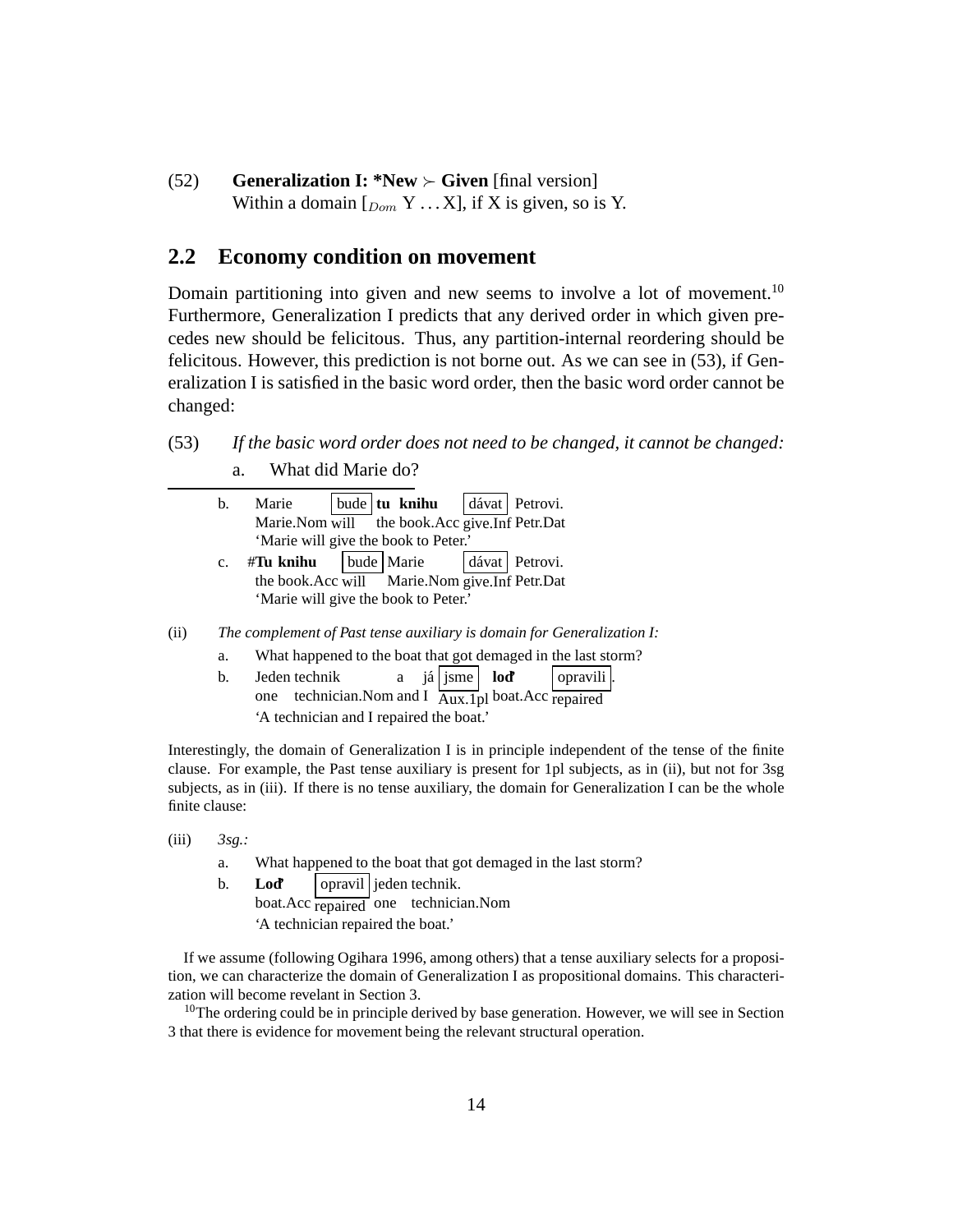| $h_{-}$ | Marie   dala Pavlovi knížku.      |  |
|---------|-----------------------------------|--|
|         | Marie.Nom gave Pavel.Dat book.Acc |  |
|         | 'Marie gave Pavel a book.'        |  |
|         | c. #Marie    Pavlovi dala knížku. |  |
|         | Marie.Nom Pavel.Dat gave book.Acc |  |
|         | d. #Marie   dala knížku Pavlovi.  |  |
|         | Marie.Nom gave book.Acc Pavel.Dat |  |

One might argue that reordering is restricted only for basic word orders. If this were so, we would expect derived word orders to be compatible with multiple interpretations in the same way as the basic word order is. However, as can be seen in (54), this is not what we find. The only interpretation that is compatible with the derived order is the interpretation that is *not available* for the basic word order.

#### (54) *Possible interpretations of the derived word order:*

a. OVS: Lízátko našel chlapec.

lollipop.Acc found boy.Nom

- (i) 'A boy found this lollipop.'  $\leftarrow$  given > new
- (ii) #'A boy found a lollipop.' ← new > new
- (iii) #'This boy found this lollipop.' ← qiven > qiven

I argue that in order to account for the lack of partition-internal reordering and for the limits on the interpretation of derived order, Generalization I must be complemented by a generalization restricting movement:

#### (55) **Generalization II: \*Inversion**

The word order may be changed only if the reordering yields a semantic interpretation that would not be available otherwise.

I argue that Generalization II results from an independently needed economy condition on movement. In particular, I argue for a view of syntactic movement as being free but costly: movement is licensed only if it yields an intepretation (in our case, presupposition) that would not be available otherwise (cf. Fox 1995, 2000; Reinhart 1995).

#### **2.3 Summary**

The observation that there is a relation between Czech word order and its interpretation is, of course, not new.<sup>11</sup> The particular observation that given material

 $11$ To my knowledge, the first grammar that mentions the relation between a word order and its interpretation is Dobrovský (1819). The first attempt to systematically describe the relation is due to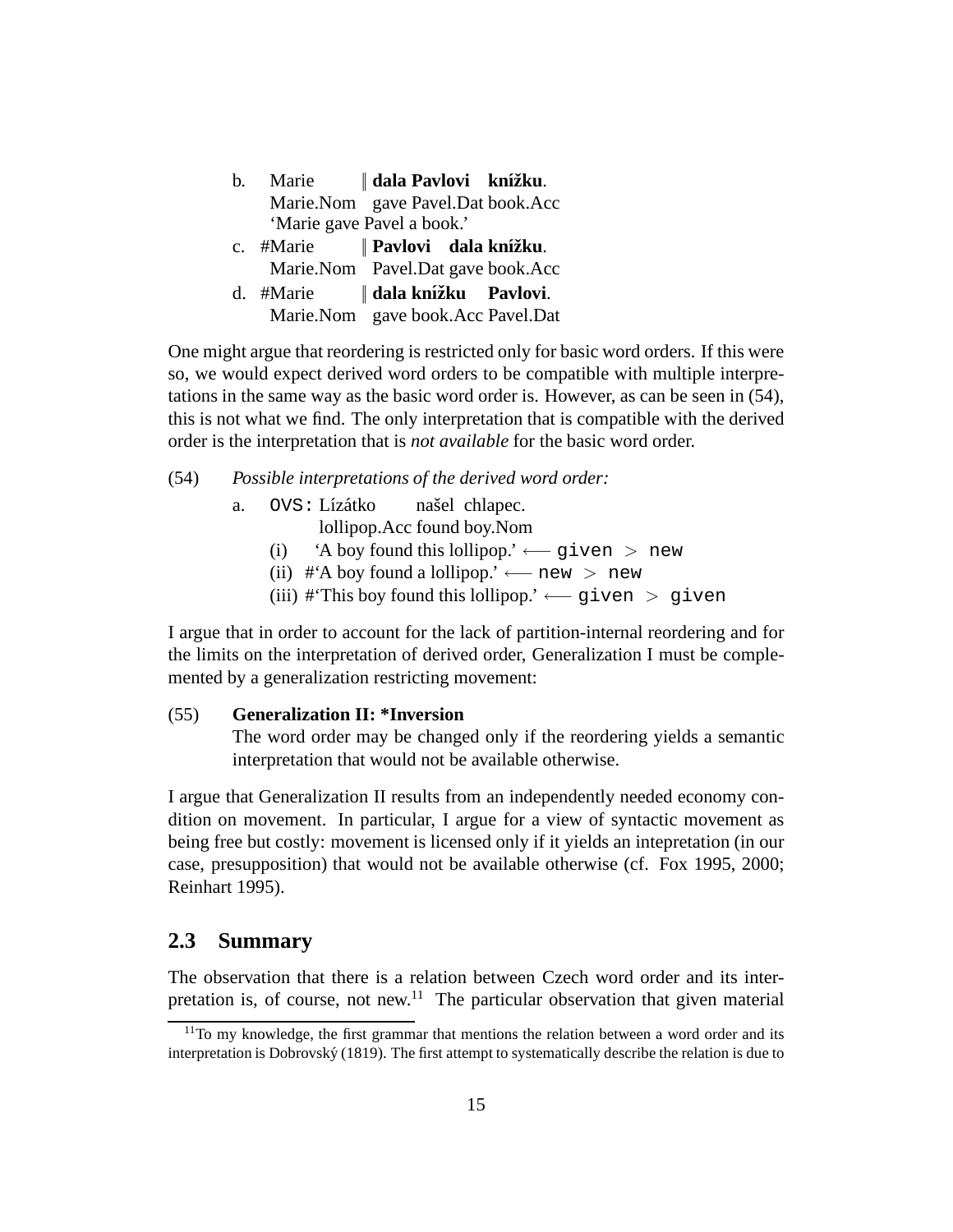in Czech, Russian, or Serbo-Croatian linearly precedes new material goes back at least to Mathesius's 1908 Prague lectures (Mathesius ([1929] 1983, 1931); Firbas (1964); Sgall (1967); Sgall et al. (1986) to name just a few). Interestingly, there has never been agreement on what factors determined the order *within* the given part and *within* the new part. Furthermore, the generalization has been stated in domain-independent terms.

In this section I argued that characterizing the word-order restriction as \*New≻Given is both too strong and too weak. First, the generalization must be restricted to domains. Second, the actual reordering must be restricted by an economy condition on movement.

## **3 The semantic proposal**

We have learned in Sections 1 and 2 that in Czech a structure may be divided into domains and any domain can be partitioned between given and new. One way to understand the partitioning is that there is a complementarity relation between the given and the new part. Consequently, it should be sufficient for the grammar to mark only one half of the partition and to define the other half by an elsewhere condition. The question is whether it should be the given part or the new part. A suggestive evidence comes from the following pattern. As (56) shows, the partition point may be off the main spine and yet, the main spine above is given and the main spine below is new:

- (56) *The partition may be off the main sentential spine:*
	- a. What else did Marie do yesterday?
	- b. **Yesterday Marie** || and Paul came to school.

Gebauer (1900). Gebauer was also the first to notice that it is not only the word order but also prosody that matters for the interpretation. In particular, he argued for a model which derived prosody directly from the syntactic structure, taking into account hierarchical relations.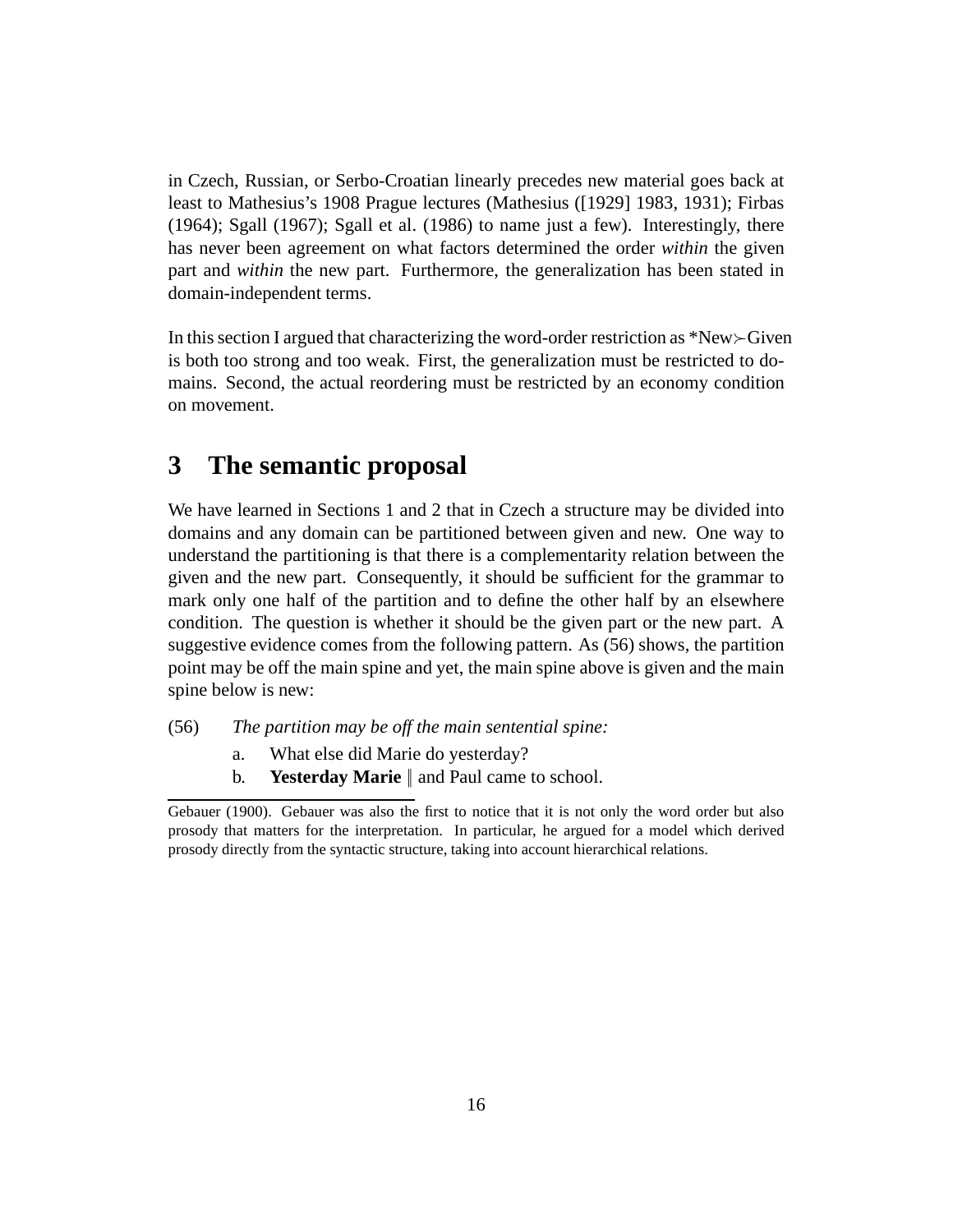

If the structure is marked up from the partition, as in (52), we can define a structural relation between the partition point and the given elements.<sup>12</sup> There is no structural relation that can be used to define the partition with respect to the new elements. If we wanted to mark new elements with respect to the partition point, we would have to first mark 'Paul' and then zig-zag down toward 'came to school', while avoiding marking 'Marie' as new as well. I will use this observation and argue that in Czech only givenness is grammatically encoded. New is defined by the elsewhere condition.<sup>13,14,15</sup>

I thus propose to account for Generalization I, repeated below, in terms of givenness. In particular, I will argue for a natural language operator that recursively marks elements in its scope as *given*. The terminating point of the operator will be defined in terms of a semantic type that corresponds to the semantic type of domains of the application of Generalization I. Furthermore, I will define givenness in terms of existential presupposition and I will argue that application of the operator is enforced by Maximize Presupposition.

(52) **Generalization I: \*New** ≻ **Given** [final version] Within a domain  $[<sub>Dom</sub> Y ... X]$ , if X is given, so is Y.

 $12$ All given elements asymmetrically c-command the partition point.

 $13$ Note, that the same is not true about focus in general: there is nothing in the present system that would force focus and given to be in the complementary distribution.

<sup>&</sup>lt;sup>14</sup>The reader familar with the so called cartographic approaches to information structure (Rizzi, 1997, among others) may wonder whether we could capture the Czech data in a feature-checking mechanism. The fact that the partition point may fall off the main spine is one of the facts that suggests otherwise: In this particular example, the derivation would either violate the Coordinate Structure Constraint (Ross, 1967) (in case we assumed only one givenness projection given elements needed to move to), or we would have to posit multiple givenness projections. The latter choice would, however, fail to explain why the structure *must* be affected upwards even if the partition point is off the main spine.

<sup>&</sup>lt;sup>15</sup>This argument, of course, holds only if we refer to hierarchical relations and not to the linear order. We could avoid the problem by defining newness over linear strings. However, as we will see in Section 4, marking givenness is not only easier but it also makes more precise predictions.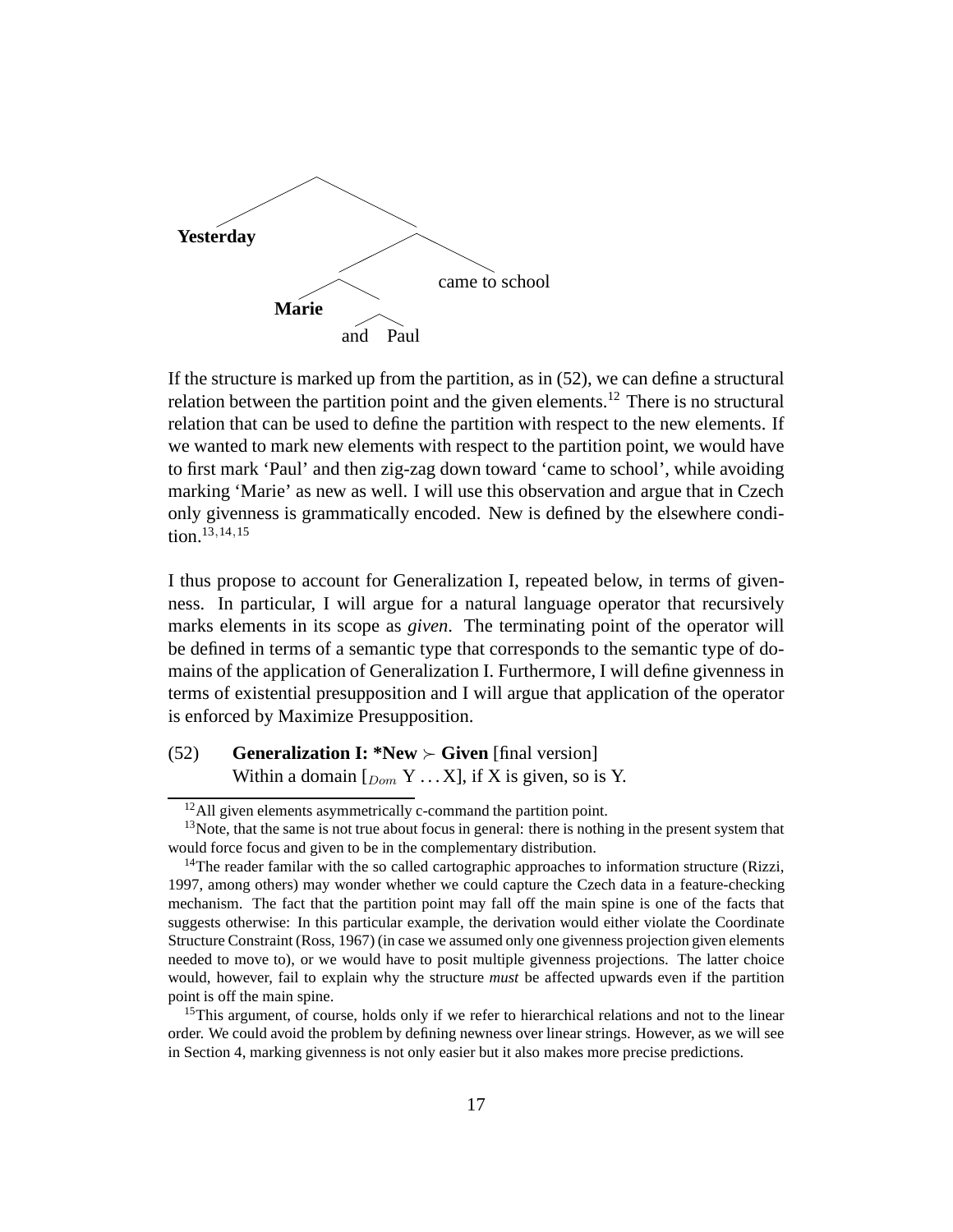Generalization I says that there is a point in the structure above which everything is given. We can formalize this observation in terms of an operator that would add a presupposition to a syntactic element. Such an operator (i) needs to be able to mark more than one element as given, and (ii) it may operate only within a certain domain. Since in the cases we encountered so far, the relevant domain was a proposition, I will treat the domains as being of type  $\lt s, t >$ .<sup>16</sup> I propose to define such an operator syncategorematically as in  $(57)$ .<sup>17</sup>

#### (57) **G-operator:**

$$
G([[B]]) = \begin{cases} \lambda A_{\alpha} : Given(A).G([[B A]]) & B \text{ is of type } < \alpha, \beta > \text{ for some } \alpha, \ \beta \\ & \text{other than } < s, t > \\ & \text{for B of type } < s, t > \end{cases}
$$

The operator marks elements in its scope as given. It recursively propagates upwards<sup>18</sup> and terminates on an atomic semantic type (in our case,  $\langle s, t \rangle$ ). The operator is defined with respect to a syntactic constituent. Thus, whatever can be syntactically (and semantically) combined together qualifies as good arguments for the operator. If B is of type  $\langle s, t \rangle$ , the application of the G-operator returns  $[[B]^{19}$  Notice that it is immaterial whether the operator is inserted in the narrow syntax or at LF. The only important thing is that it is syncategorematic. For concreteness, I will follow Sauerland (2005) in assuming that givenness gives rise to an existential presupposition (cf. Schwarzschild 1999).<sup>20</sup> My interest lies in how givenness applies compositionally, the actual lexical entry is not crucial.

We now have an operator that does the following two things for us: (i) Once the operator starts propagating upwards, it does not stop unless it reaches the edge of a domain. As a result, structures are divided into domains in which given precedes

 $16$ It is not crucial that the domains are of a propositional type. Any atomic semantic type would do as well.

<sup>&</sup>lt;sup>17</sup>The operator in (57) is due Roni Katzir. I am grateful to Danny Fox, Irene Heim, and Roni Katzir for discussing the properties of the G-operator with me.

<sup>&</sup>lt;sup>18</sup>The reader might be puzzled that the operator leaves intact its complement and instead it propagates upwards. A more conventional idea of a semantic operator is an operator that applies only to its complement. Notice, however, that such a binary operator is not uncommon. This is exactly how, for example, the generalized conjunction (Partee and Rooth, 1983) or ∗-operator of Beck and Sauerland (2000) work.

 $19$ To my knowledge, Schwarzschild (1999) was the first to observe that interpreting givenness instead of focus allows given elements to be interpreted in a recursive fashion.

 $^{20}$ Givenness related deaccenting conditions in English are weaker than the conditions on reordering discussed in this paper. For example, entailment is sufficient for licensing deaccenting in English but it does not yield reorderig in languages like Czech.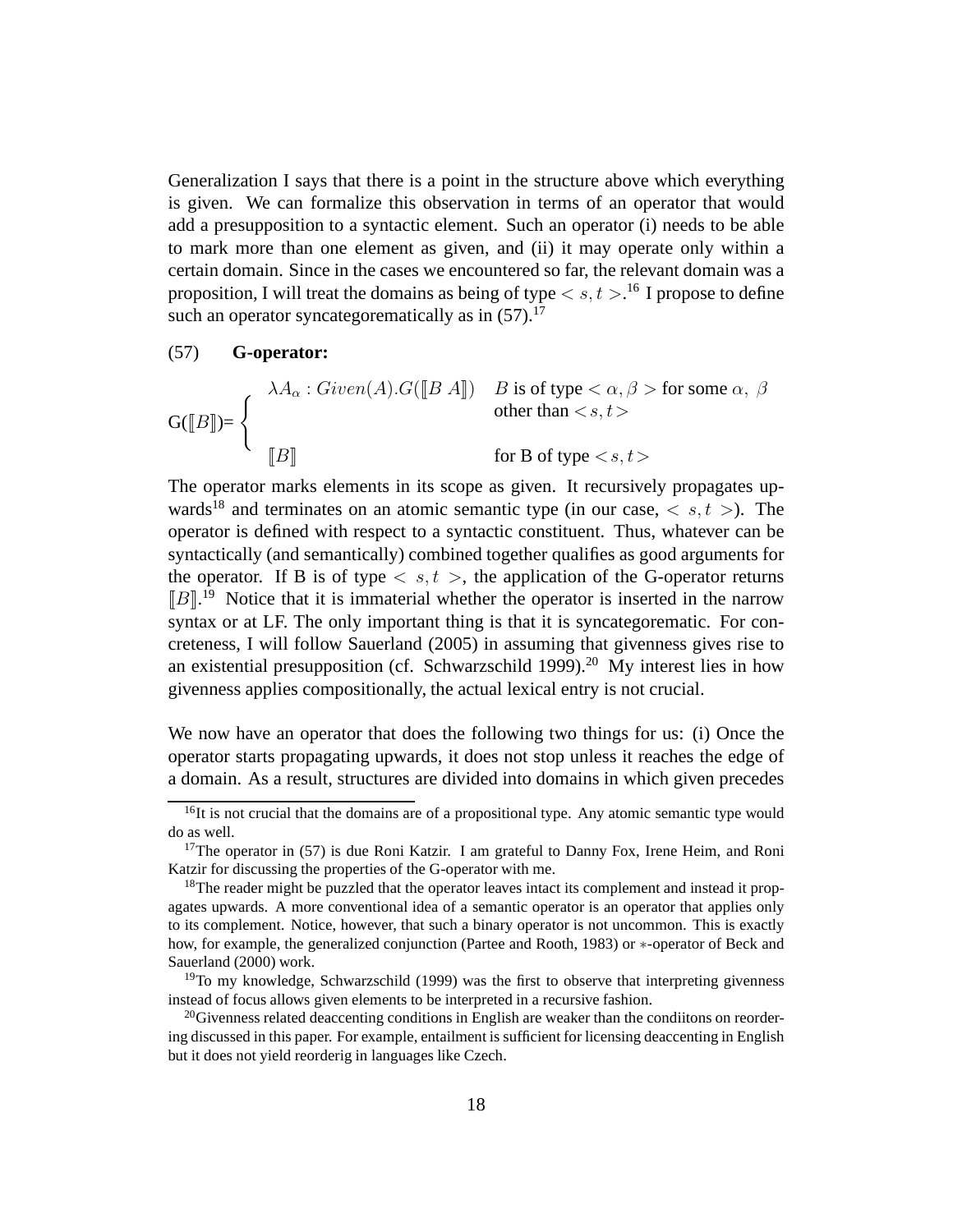new (the \*New  $\succeq$  Given generalization). (ii) The operator can be inserted at any place. Consequently, the partition can fall at any place.

We have just derived how to get the broad range of interpretations and possible partitions in a basic word order. The question that arises is what happens in case Generalization I is violated in the basic word order. Consider example (58) in which only the object is given and the subject and the verb are new.

(58) *Only object is given*  $(SV \mid \boldsymbol{0})$ *:* Option I: G operator inserted on O:  $\langle s,t\rangle$ subject verb object  $\overline{\mathrm{G}}$   $\vert$   $\cdots$ 

If we insert the G-operator below the object, then not only the object but also the subject and the verb would be marked as given, i.e. presupposed. This would, however, lead to *presupposition failure*. The reader might think that a way out would be to leave out the G-operator. As I discussed in Section 1, such a structure would be syntactically and semantically well-formed. Furthermore, under semantic definition of givenness, such as that of Schwarzschild (1999), the relevant part of the structure would be also interpreted as given. I argue that the given elements must be marked by the G-operator because of the Maximize Presupposition principle of Heim (1991), repeated below. If all given elements are not marked by the Goperator, Maximize Presupposition is violated.

(7) **Maximize Presupposition** (after Heim (1991))

In context C use the most informative presupposition satisfied in C.

In other words, if a presupposition *may* be grammatically marked, it *must* be marked. Thus, the only way to resolve the conflict between Maximize Presupposition and presupposition failure is to reorder the structure (cf. Wagner 2005, 2006b):

(59) 
$$
S \vee O \rightarrow O \text{G} \vee S
$$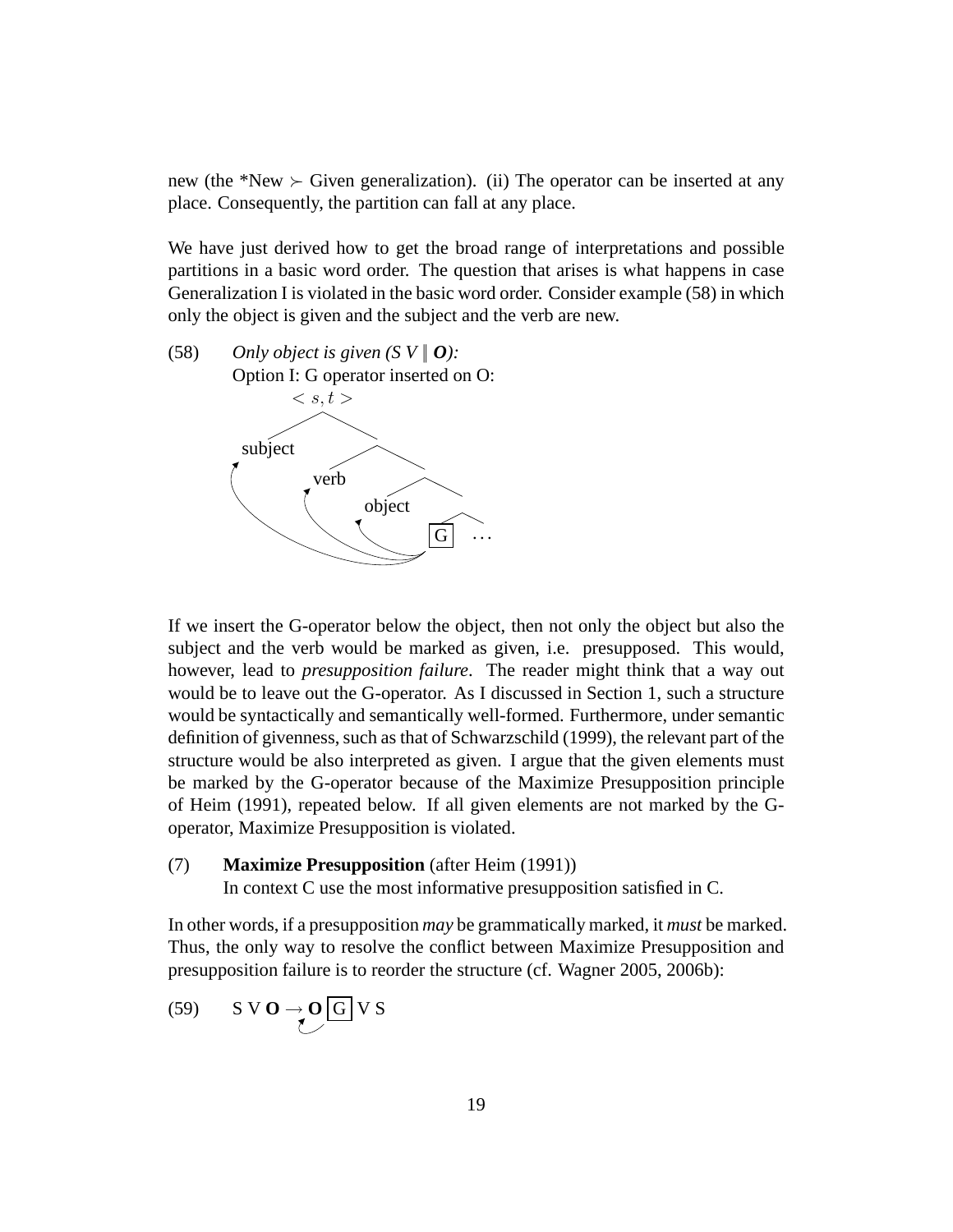The consequence of the principle is that the presuppositions we consider form a scale and we need to have a systematic way to choose from them.<sup>21</sup> The reason is that the principle requires the speaker to use the logical form which marks the strongest presupposition compatible with the common ground (Stalnaker, 1973, 1974). The question is how we restrict the set of presuppositions that are relevant for a particular utterance. The recent proposals based on Maximize Presupposition such as, for example, Sauerland (2003) and Percus (2006) build the relevant set by replacing a lexical item with its scale-mates (Horn, 1972) within a fixed structure.

Replacing scale-mates within a fixed syntactic structure would not, however, work in our case. I argue that if we want the principle to regulate the distribution of the G-operator, the reference set must contain different syntactic (syntactic in the LF sense) derivations (see Reinhart 1995; Fox 1995; Reinhart 2006 for proposals using reference set computation over structures).<sup>22</sup> Thus, we need a definition of a reference set that would allow us to compare different structures with and without a G-operator. Such a definition is given in (60).

#### (60) **Reference set for Maximize Presupposition evaluation**

For purposes of Maximize Presupposition, the reference set, toward which Maximize presupposition is evaluated, consists of all derivations

- a. that are based on the same numeration and free insertion of a Goperator, and
- b. that make the same assertion.

I assume that the G-operator is not part of the numeration but it is a syncategoramatic operator which the semantic module can introduce without violating inclusiveness (for example, Chomsky  $(2000)$ )<sup>23</sup> A crucial part of the proposal is that the semantic module has the capacity to license an otherwise illicit structure but only if there is no other way to achieve the desired interpretation (see also Fox 2000).

 $^{21}$ I treat the Maximize presupposition principle as a primitive but see Schlenker (2006) for arguments that it might be possible to derive the principle from neo-Gracean reasoning, if we take into an account the notion of common belief of Stalnaker (2002). But as even Schlenker admits, the results are inconclusive.

 $^{22}I$  assume that both Sauerland (2005) and Wagner (2006a) define their reference set as a set of derivations as well even though they are not explicit about it.

 $^{23}$ But a version in which the G-operator would be part of every derivation would do as well.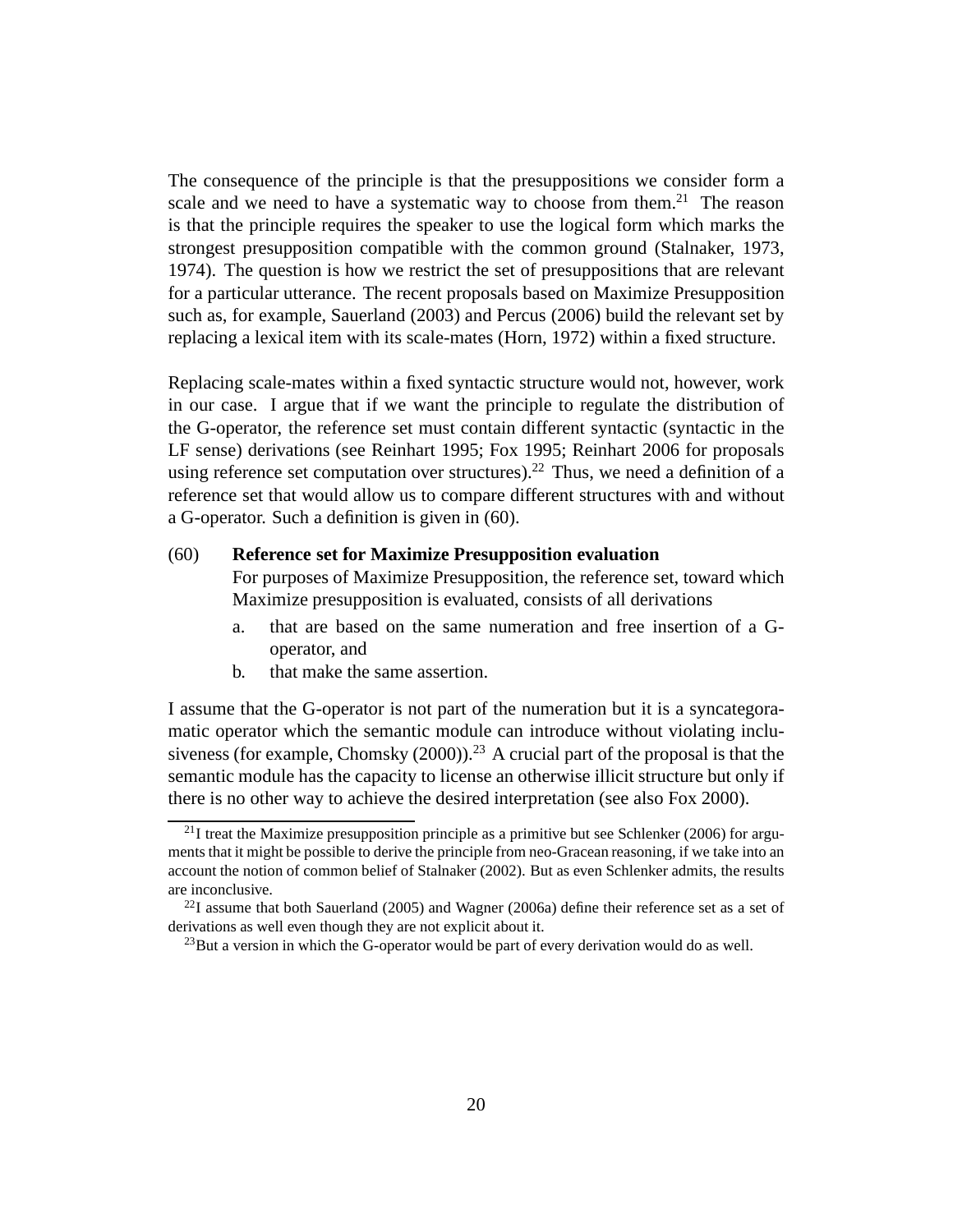### **4 Further Predictions: Coordinations**

In the cases we have considered so far it was possible to resolve the tension between Maximize Presupposition and presupposition failure by movement. The question is what happens if resolving the tension by movement violated independent syntactic restrictions on movement such as island constraints. The current semantic proposal makes two differing predictions here: (i) one of the pragmatic principles must be violated, (ii) the pragmatic tension can be resolved in some other way.

The obvious case to test the predictions is syntactic islands. The predictions, however, are not easy to test because islands often coincide with an atomic type. Thus the syntactic domain of movement and the G-operator domain of movement are identical. We need a case in which the syntactic island is not propositional. Such a case is provided by coordinations: coordinations form a syntactic island (Coordination Structure Constraint of Ross 1967) while preserving a semantic type of its conjuncts. We can thus construct test examples in which the relevant coordination would not be of type  $\langle s, t \rangle$ .

For concreteness, I will consider a DP coordination in Czech. The current semantic system predicts that there should be no problem with a DP coordination adjoined to an atomic semantic type (for example, a coordinated DP in a subject position). The structure should be well-formed as long as the given part of the coordination precedes the new part of the coordination, as in  $(61)$ <sup>24</sup>

(61) *DP coordination adjoined to an atomic type:*



Examples (62) show that this prediction is borne out. In the scenario given in (62-a),

 $^{24}$ I assume the asymmetric structure of a coordination (Kayne, 1994, among others).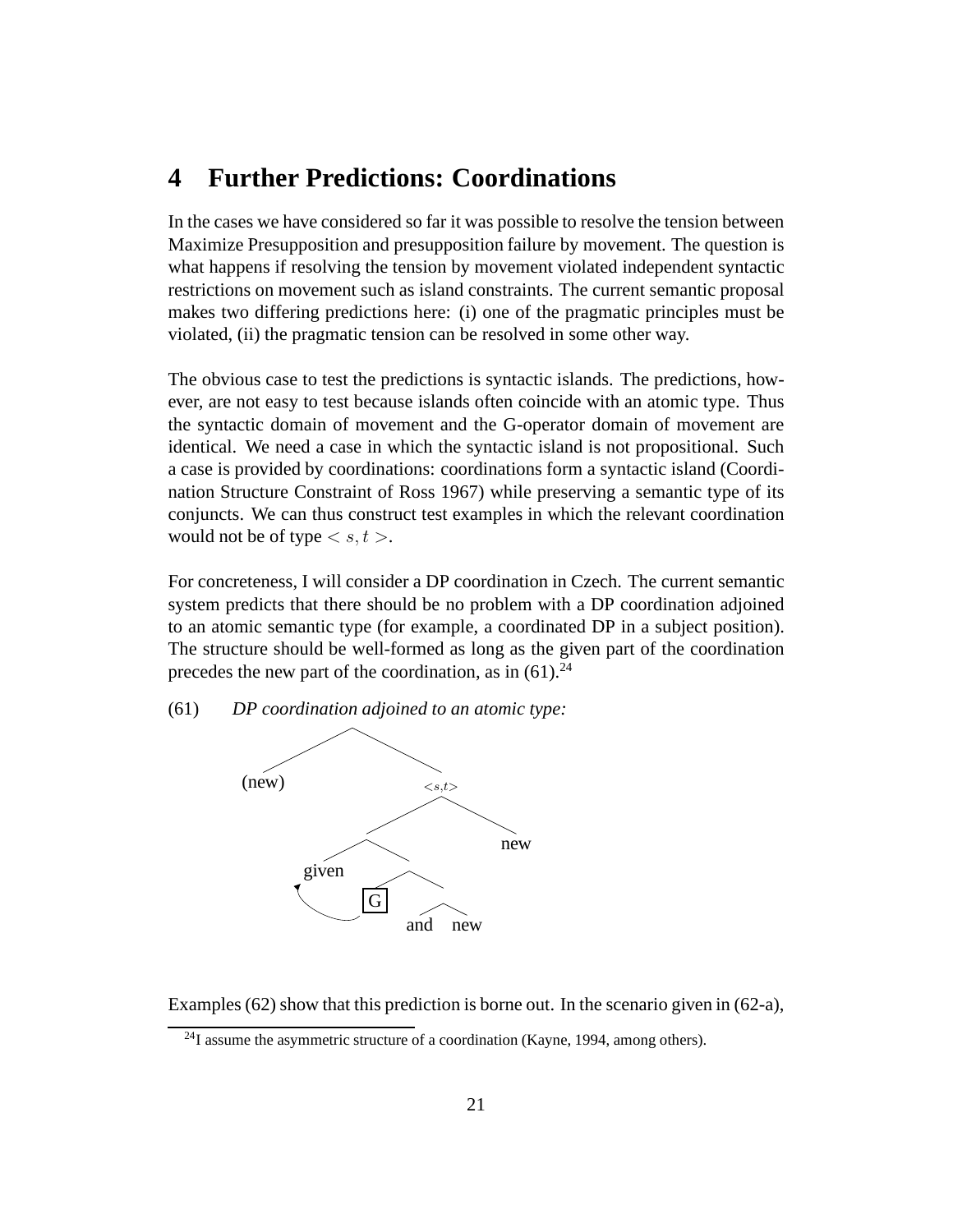only (62-b) in which the given part of the coordination precedes the new part of the coordination is felicitous. The reverse order (62-c) can refer only to some other teacher, not the teacher mentioned in (62-a). Notice that in this case the right structure must be merged. It cannot be derived by movement.

(62) *A coordinated DP adjoined to an atomic semantic type:*

| a.             | Na programu byla diskuse o nové učitelce.                      | context |
|----------------|----------------------------------------------------------------|---------|
|                | on program was discussion about new teacher                    |         |
|                | 'There was a discussion about a new teacher on the agenda.'    |         |
| $\mathbf{b}$ . | <b>Učitelku</b> a (její) žáky to překvapilo. $\sqrt{DP}$ & DP  |         |
|                | teacher and her students it surprised                          |         |
|                | 'The teacher and (her) students were surprised by it.'         |         |
| $c_{\cdot}$    | $\#Z$ áky a <b>učitelku</b> to překvapilo. $\#$ DP & <b>DP</b> |         |
|                | students and teacher it surprised                              |         |
|                | 'A teacher and (her) students were surprised by it.'           |         |

The interesting question is what happens in case the coordination is not adjoined to a semantic atomic type. The prediction is then that inserting a G-operator will necessarily lead to presupposition failure, as schematized in (63). On the other hand, if no G-operator were inserted, the Maximize presupposition principle would be violated. Thus, we predict that if a DP coordination is adjoined to a non-atomic type, a part of the coordination can be given only if the structure above the coordination is given as well. This prediction is borne out, as seen in (64).

(63) *DP coordination not adjoined to an atomic type:*



(64) it surprised teacher and # To překvapilo **učitelku** a (her) students (její) žáky. # new > **DP** & DP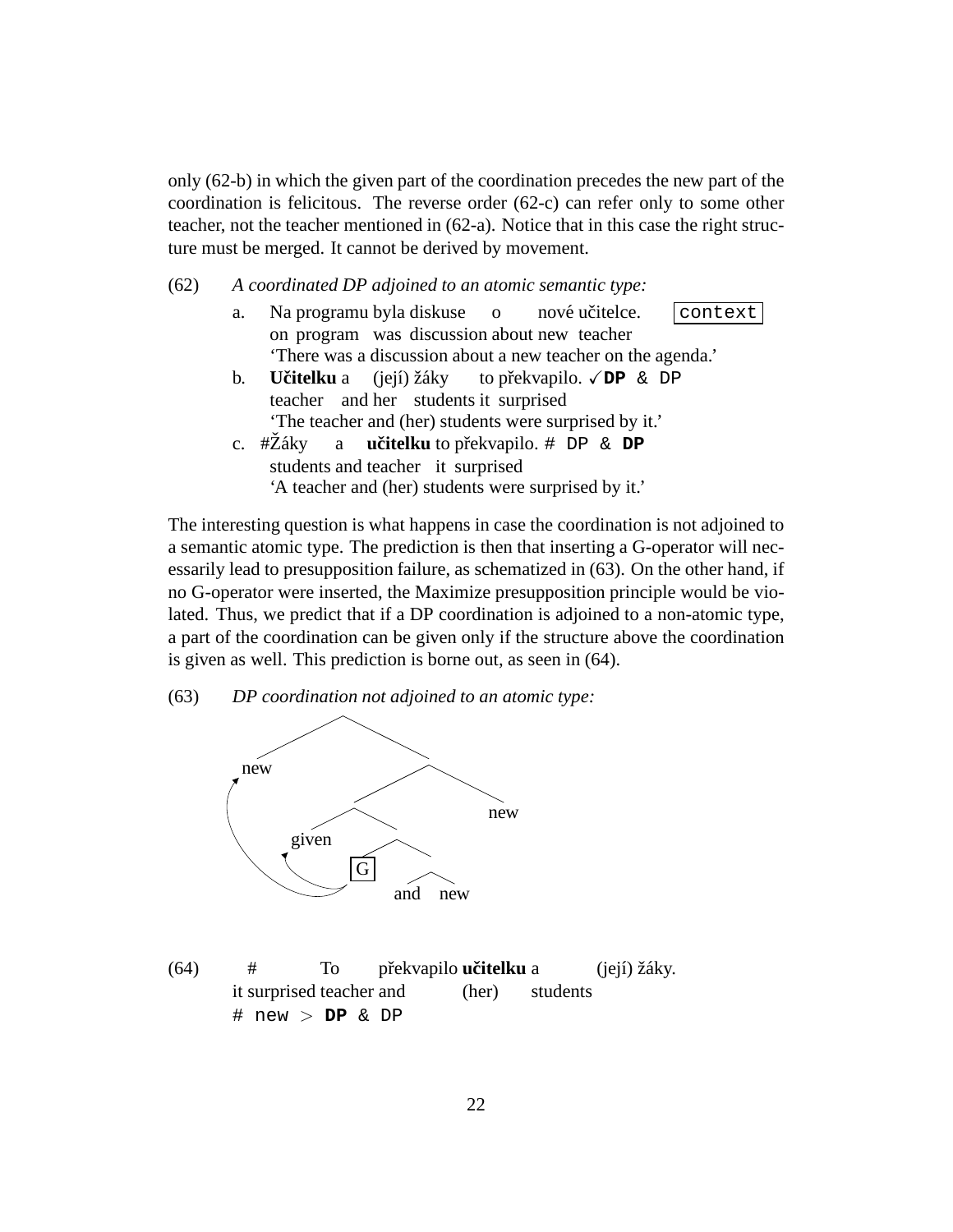'That was surprising for the teacher and her students.'

Example (65) is here as a control. If the tree above 'teacher' is given as well, the utterance from (64) becomes felicitous:

- (65) *Control:*
	- a. There was a discussion about a new teacher on the agenda. Quite a few people were surprised by it.
	- **b.** Překvapilo to také učitelku a surprised it too teacher and students žáky. Xgiven > **DP** & DP 'It was surprising for the teacher and students too.'

### **4.1 Pronouns**

The coordination cases teach us that if the pragmatic tension between Maximize presupposition and presupposition failure cannot be resolved by movement, neither of the pragmatic principle can be violated. The interesting question is whether the pragmatic tension can be rescued in some other way.

Let's consider again (64), repeated below. Surprisingly, for the utterance to be felicitous, the given element must be *pronominalized*, as seen in (66).

- (64) #To pˇrekvapilo **ucitelku ˇ** a (jej´ı) ˇz´aky. # new > **DP** & DP it surprised teacher and (her) students 'That was surprising for the teacher and her students.'
- (66) To pˇrekvapilo **ji** a (jej´ı) ˇz´aky. Xnew > **DP** & DP it surprised her and (her) students 'That was surprising for her and her students.'

Why should pronominalization be relevant? I argue that if a lexical entry of  $\alpha$  gives rise to a presupposition, there is no need to introduce the presupposition by the Goperator as Maximize Presupposition is already satisfied.

If this explanation is on the right track, we make the following prediction: If pronouns never require to be marked by the G-operator, they should not undergo movement because of givenness. This prediction is borne out. As can be seen in (67), pronouns differ from other DPs in that they may freely follow new elements within their presuppositional domain. Example (68) is here as a control: There is nothing wrong with a pronoun being in the sentence-initial position as long as the pronoun is interpreted contrastively.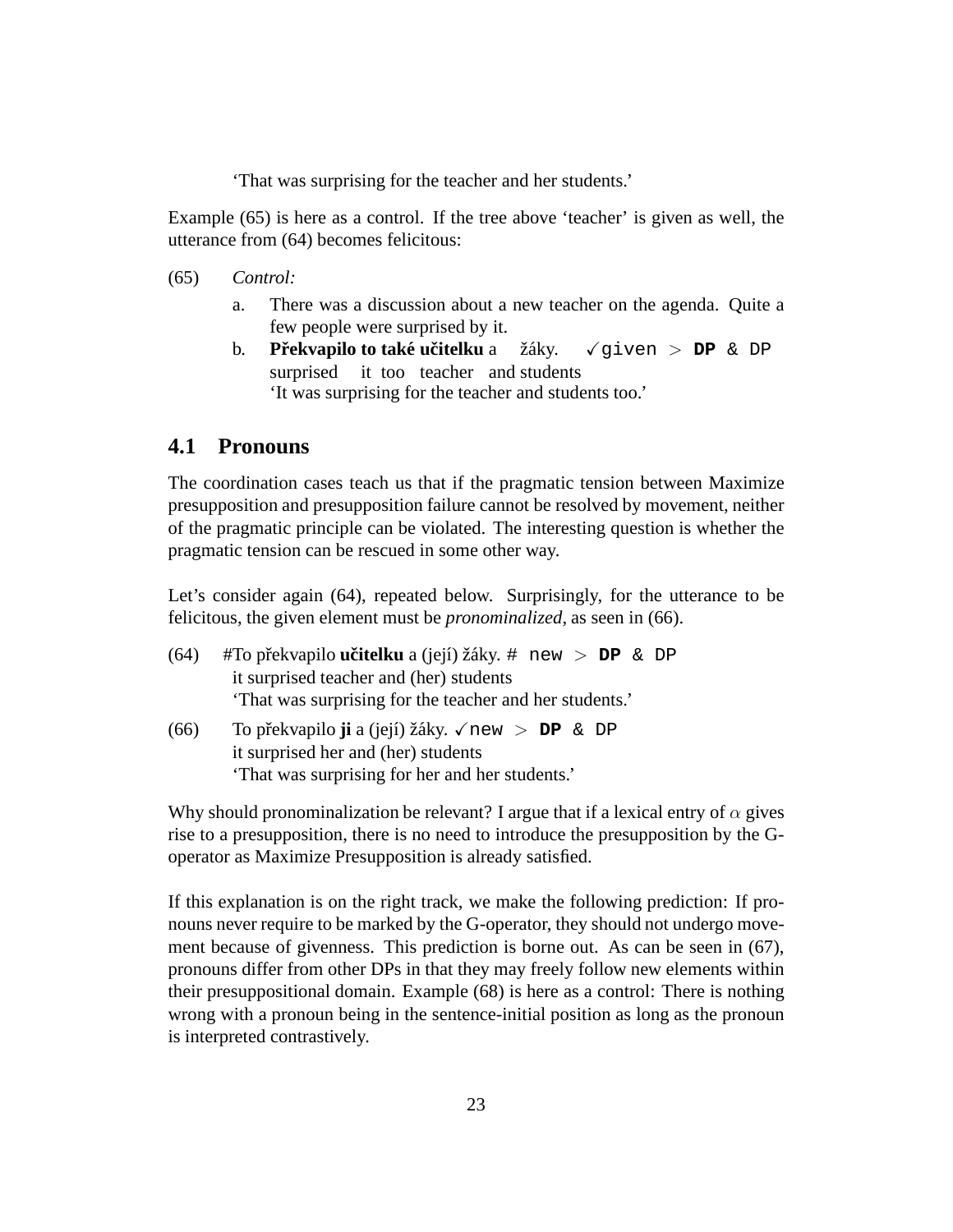(67) What do you know about Pavel?

- a. Marie Marie.Nom him.Acc saw **ho** viděla na nádraží. on railway-station  $\sqrt{new} >$  pron. b. #Marie Marie.Nom Pavla.Acc saw **Pavla** viděla na nádraží. on railway-station  $# new > DP$ c. #**Jeho** him.Acc saw Marie.Nom on railway-station viděla Marie na nádraží. # pron. 1st d. **Pavla** Pavel.Acc saw viděla Marie Marie.Nom on railway-station na nádraží.  $\sqrt{DP}$  first 'Marie saw him/Pavel in the railway-station.'
- (68) JEho him.Acc Marie.Nom not-saw only Petr.Acc Marie neviděla. Jenom Petra. ← control 'Marie didn't see HIM. She saw only Peter.'

To summarize, if the lexical entry of  $\alpha$  gives rise to a presupposition, there is no need to introduce the presupposition by the G-operator.<sup>25</sup>

Notice that if we chose to motivate the syntactic reordering by newness instead of givenness, we would have no explanation for the behavior of pronouns. Furthermore, the difference between pronouns and lexical DPs is entirely unexpected under other proposals. Functional proposals and parsing proposals, including various forms of Accessibility theory, (Sgall, 1967; Sgall et al., 1986; Ariel, 1990, among others) predict that items encoding information which is already activated in the brain/memory/discourse etc. should behave a par. Similarly, proposals which assume that information structure is encoded by syntactic configurations, such as Neeleman and van de Koot (2008), do not expect any difference stemming from the denotation of lexical items. Feature-checking proposals (Rizzi, 1997, 2004; Chomsky, 2000, among others) cannot deal with the full-DP vs. pronoun asymmetry either because they assume that for an element to be interpreted as given the element must come to the derivation with some form of a syntactic [+givenness] feature that needs to be checked in syntax. Finally, the asymmetry is unexpected under phonology-driven proposals (Zubizarreta, 1998; Bader, 2001; Arregui-Urbina, 2002, among others) as well.

 $^{25}$ One might wonder whether we need to change the definition of the reference set for the Maximize Presupposition evaluation as our current definition takes only assumes structures based on the same numeration. This might not be necessary if we assume that pronouns are either DP ellipses (Elbourne, 2005), or pronunciation of  $\phi$ -features (cf. Heim To appear.)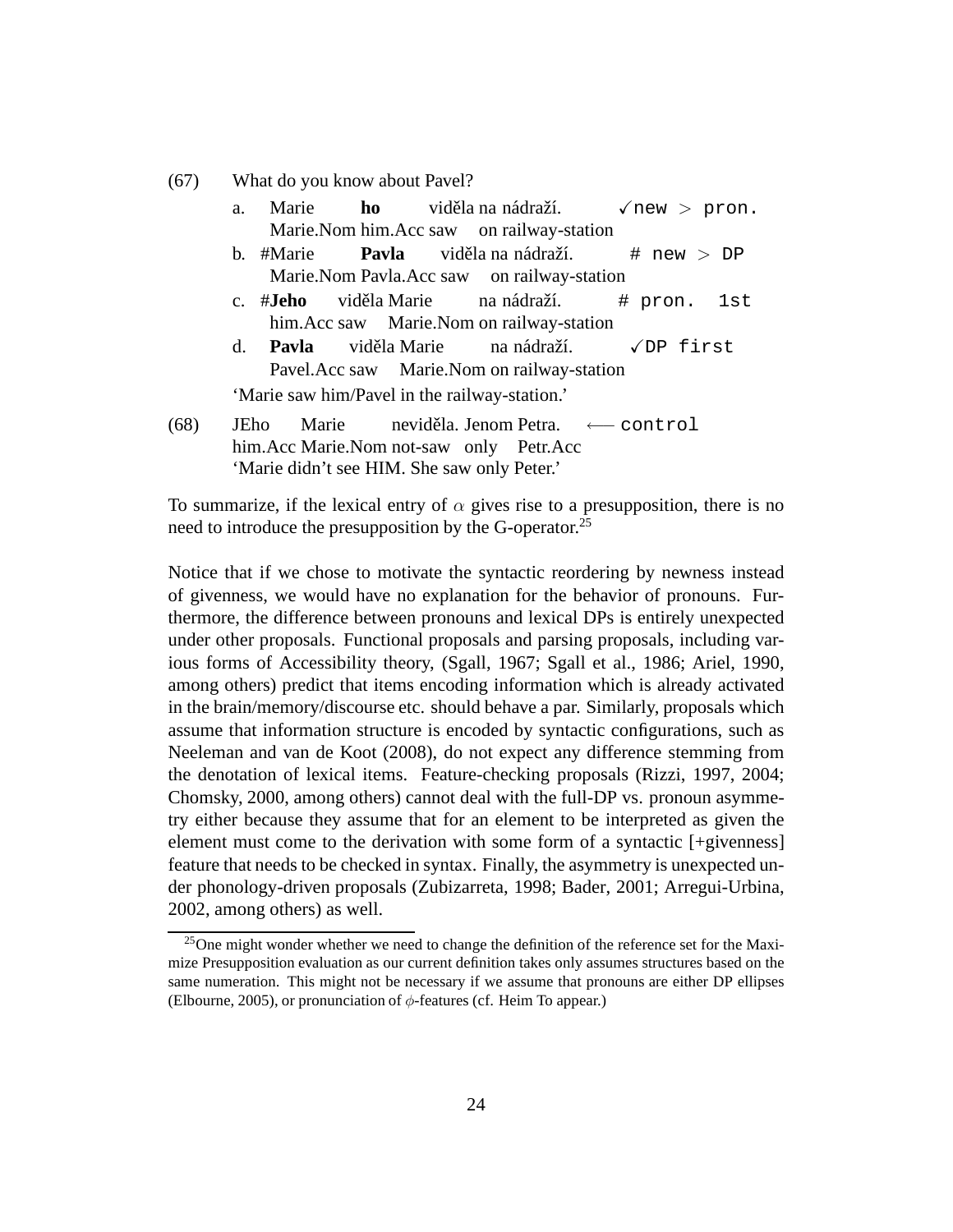## **5 Conclusion**

I argued that in some Slavic languages a structure may be divided into domains and any domain can be partitioned between given and new. Furthermore, I argued that presence of a discourse antecedent is not sufficient for an element to be given. In particular I showed that syntactic elements must be grammatically marked as given in order to Maximize Presupposition (Heim, 1991).

The proposal has three componenents. First, I argued for a natural language operator that marks elements in its scope as given. The operator divides the syntactic structure between a given and a new part. Second, Maximize Presupposition requires every given element to be in the scope of the operator. Consequently, the operator must be in the lowest possible position in the structure otherwise its insertion would lead to presupposition failure. Finally, the proposal assumes an economy condition on movement. Movement is viewed as free but costly and it may be licensed only if it yields otherwise unavailable presupposition.

To conclude, under the current proposal the role of information structure in the grammar is rather diminished: instead of being an independent module, it relies on independently needed pragmatic principles and independently attested grammatical means (movement, pronominalization).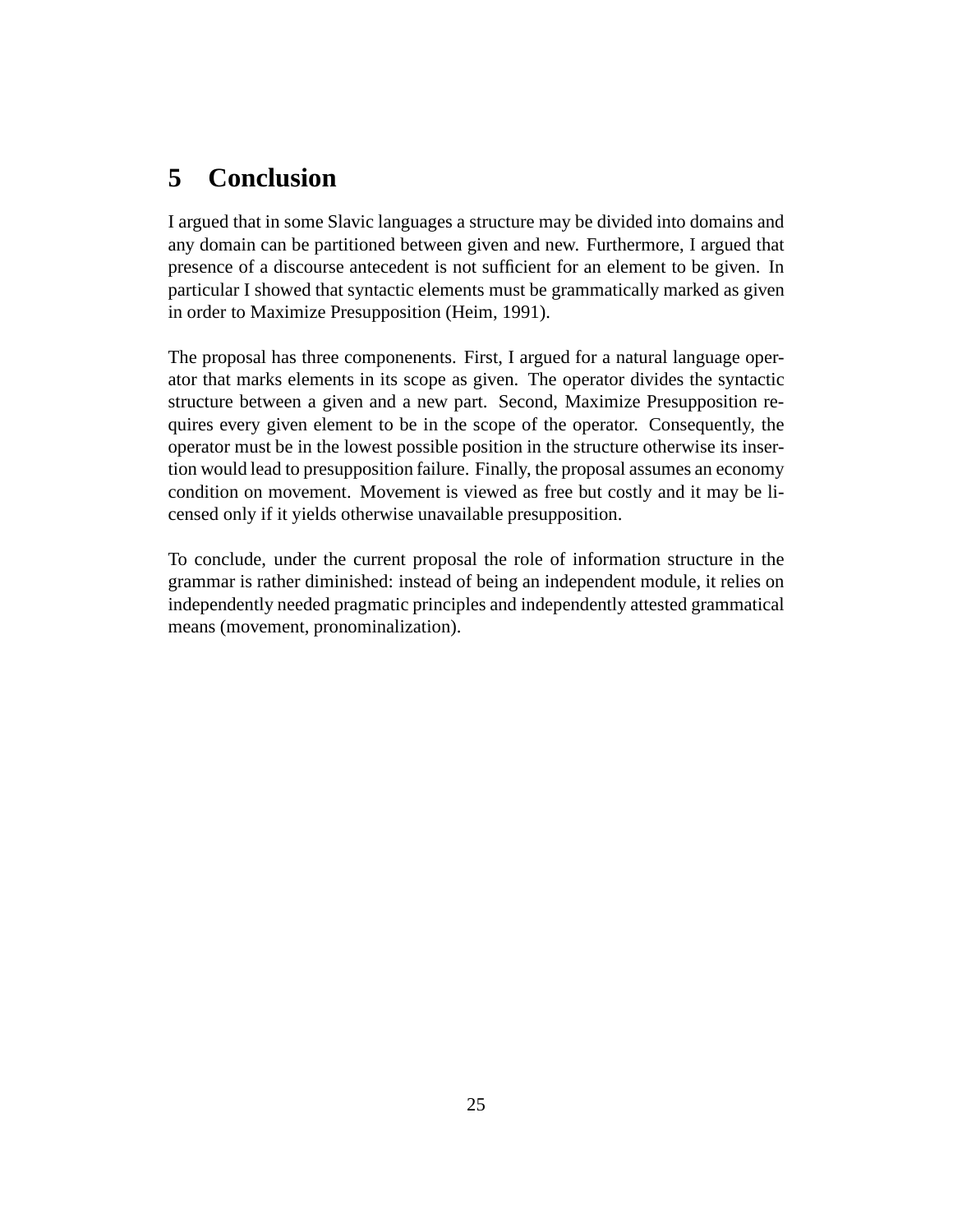## **References**

- Ariel, Mira. 1990. *Accessing noun-phrase antecedents*. London: Routledge.
- Arregui-Urbina, Karlos. 2002. Focus on Basque movements. Doctoral Dissertation, MIT.
- Bader, Christopher. 2001. Givenness, Focus, and prosody. Doctoral Dissertation, MIT.
- Beck, Sigrid, and Uli Sauerland. 2000. Cumulation is needed: A reply to Winter (2000). *Natural language semantics* 8:349–371.
- Chomsky, Noam. 2000. Minimalist inquiries: The framework. In *Step by Step*, ed. R. Martin, D. Michaels, and J. Urigereka. Cambridge, MA: MIT Press.
- Dobrovsk´y, Josef. 1819. *Lehrgebaude der b ¨ ohmischen Sprache ¨* . Prague: Gottlieb Haase.
- Elbourne, Paul. 2005. *Situations and individuals*. MIT Press.
- Firbas, Jan. 1964. On defining the theme in functional sentence perspective. *Travaux linguistiques de Prague* 1:267–280.
- Fox, Danny. 1995. Economy and scope. *Natural language semantics* 3:283–341.
- Fox, Danny. 2000. *Economy and semantic interpretation*. Cambridge, Mass.: MIT Press.
- Gebauer, Jan. 1900. *Prˇ´ırucnˇ ´ı mluvnice jazyka cesk ˇ eho pro u ´ citele a studium ˇ soukromé [Practical grammmar of Czech for teachers and private study]. Praha:* Nákladem F. Tempského.
- Heim, Irene. 1991. Artikel und Definitheit. In *Semantik: Ein internationales Handbuch der zeitgenössischen Forschung*, 487–535. Berlin: Mouton de Gruyter.
- Heim, Irene. To appear. Features on bound pronouns. In *Phi-theory: Phi-features across modules and interfaces*, ed. Daniel Harbour, David Adger, and Susana Béjar. Oxford University Press.
- Horn, Laurence. 1972. On the semantic properties of the logical operators in english. Doctoral Dissertation, UCLA.
- Kayne, Richard. 1994. *The antisymmetry of syntax*. Cambridge, MA: MIT Press.
- Mathesius, Vil´em. [1929] 1983. Functional linguistics. In *Praguiana: Some basic and well-known aspects of the Prague Linguistics School*, ed. J. Vachek, 121– 142. Amsterdam: John Benjamins.
- Mathesius, Vilém. 1931. K dynamické linii české věty [To the dynamic line of a Czech sentence]. *Casopis pro modern ˇ ´ı filologii* 17:71ff.
- Neeleman, Ad, and Hans van de Koot. 2008. Dutch scrambling and the nature of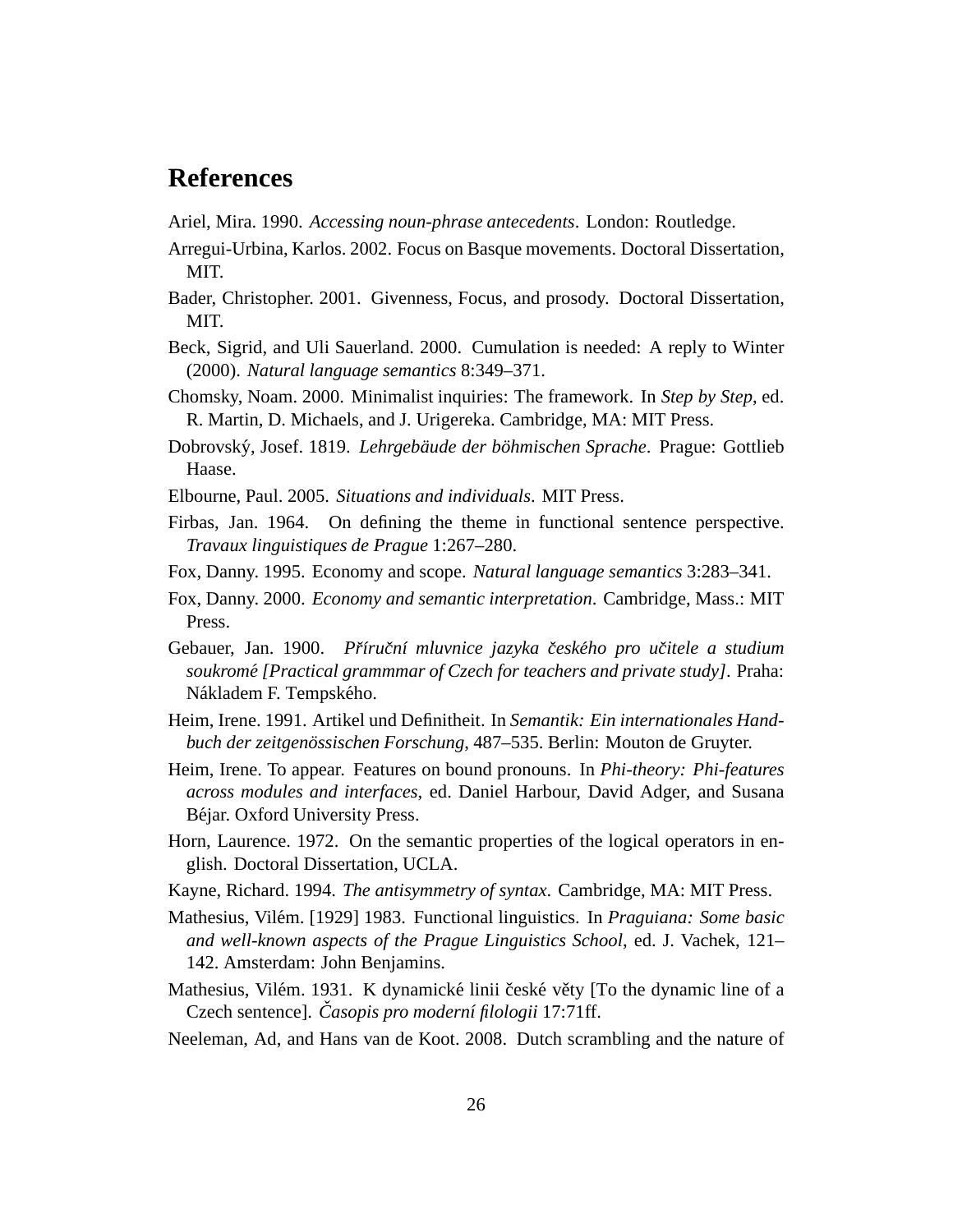discourse templates. *Journal of Comparative Germanic Linguistics* 11:137–189.

Ogihara, Toshiyuki. 1996. *Tense, Attitudes, and Scope*. Springer.

- Partee, Barbara H., and Mats Rooth. 1983. Generalized conjunction and type ambiquity. In *Meaning, use and the interpretation of language*, ed. Christoph Schwarze Rainer Bäurle and Arnim von Stechow. Walter de Gruyter & Co.
- Percus, Orin. 2006. Anti-presuppositions. In *Theoretical and empirical studies of reference and anaphora: Toward the establishment of generative grammar as an empirical science*, ed. A. Ueyamada, 52–73. Japan Society for the Promotion of Science.
- Reinhart, Tanya. 1995. Focus the PF interface [University of Utrecht, ms.].
- Reinhart, Tanya. 2006. *Interface strategies. Optimal and costly computations*. Cambridge, MA: MIT Press.
- Rizzi, Luigi. 1997. The fine structure of the left periphery. In *Elements of grammar: Handbook of generative syntax*, ed. Liliane Haegeman, 281–337. Dordrecht: Kluwer.
- Rizzi, Luigi, ed. 2004. *The structure of CP and IP. The cartography of syntactic structures*, volume 2. Oxford: Oxford University Press.
- Rooth, Mats. 1992a. A theory of focus interpretation. *Natural language semantics* 1:75–116.
- Ross, J. R. 1967. Constraints on variables in syntax. Doctoral Dissertation, MIT, Cambridge, MA.
- Sauerland, Uli. 2003. A new semantics for number. In *Proceedings of SALT 13*, ed. R. Young and Y. Zhou. Cornell University, Ithaca, N.Y: CLC Publications.
- Sauerland, Uli. 2005. Don't interpret focus: Why a presuppositional account of focus fails, and how a presuppositional account of givenness works. In *Proceedings of Sinn und Bedeutung 9*, 370–384. University of Nijmegen, Netherlands.
- Schlenker, Philippe. 2006. 'Maximize Presupposition' and Gricean reasoning [UCLA & Institut Jean-Nicod ms.].
- Schwarzschild, Roger. 1999. GIVENness, AvoidF and other constraints on the placement of accent. *Natural language semantics* 7:141–177.
- Sgall, Petr. 1967. Functional sentence perspective in a generative description. *Prague Studies in Mathematical Linguistics* 2:203–225.
- Sgall, Petr, Eva Hajičová, and Jarmila Panevová. 1986. *The meaning of the sentence in its semantic and pragmatic aspects*. Dordrecht, Boston, Lancaster, Tokyo: D. Reidel Publishing Company.